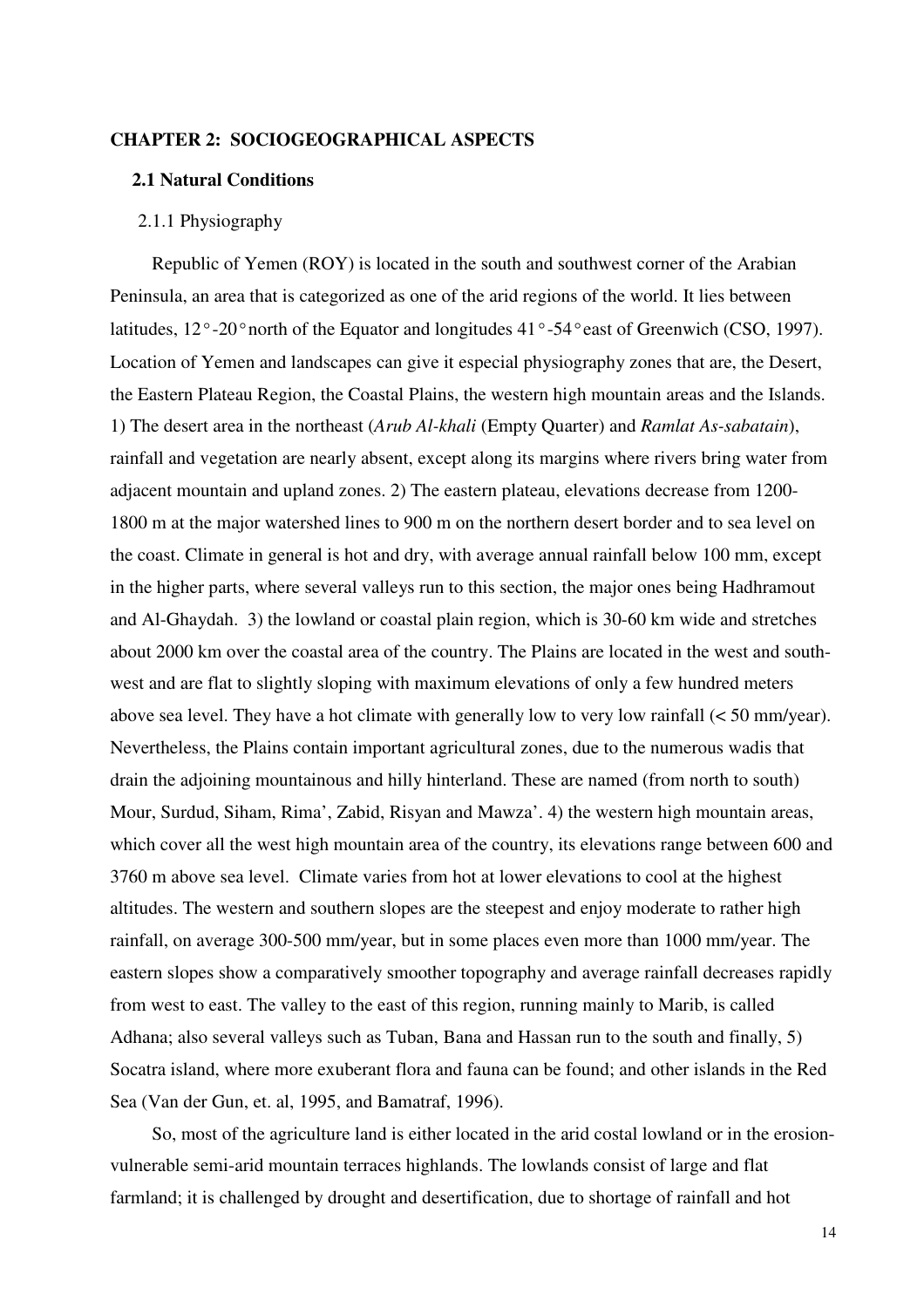climate. Therefore, farmland depends mainly on seasonal runoff from mountains or groundwater from deep wells. Main crops are sorghum, maize, vegetables, cotton, sesame, tobacco, and tropical fruits such as bananas, mangos, guavas, papayas and date palms.

On other hand, the highland is characterized by small terraces built many centuries ago in the cultivated land to control erosion and to stabilize the soil and to intercept rainwater in the steep land. The terraces are small at the top of the mountains, and then increase in size downslope to the bottoms of the wadis where large terraces are formed. Rain is the main source of water for agriculture. Cereal crops are most common, other crops are pulses, subtropical and same temperate fruits, coffee and Q'at; the latter has been in expansion since the mid-1970s. Due to natural (e.g. random heavy rainstorms) and to socio-economical (such as male migration to cities and neighboring oil countries, the lack of labor and the increasing labor rate per day) conditions the terraces have not been maintained at the hill top. Moreover, in some other areas even the well-maintained terraces, but not cultivated because of migration, reduced lower yield per unit area compared to the effort applied to the land. The availability of imported grain remains to be of the major obstacle to farming system in this region.

#### 2.1.2 Climate

Water and climate are the main important factors affecting agricultural production. Yemen has a unique climatic landscape compared to the other countries in the Arabian Peninsula. However, the climate of Yemen is arid and semi-arid with high sunshine duration and windy, all of which cause increasing crop water requirements. With shortage of rainfall and un-predictable duration and intensity, more stress on land and water resource is anticipated. Yemen climate is affected by the vicinity of three water bodies, a) the Indian Ocean, the Gulf of Aden and the Arabian Sea, b) the Red Sea, and c) the Mediterranean Sea. These three bodies are the sources of the moisture carried by the air entering the atmosphere of Yemen. The rain occurs in Yemen in two seasons. The first one occurs in spring (March-April) affected by the Red Sea Convergence Zone (RSCZ). The second one occurs in summer (July-September) affected by Indian Ocean, which is significantly influenced by the Inter-Tropical Convergence Zone (ITCZ). The unusual winter rain occurs in December-January affected by the Mediterranean Sea convergence system (Kopp, 1985, Aldomi, 1986, Bamatraf, 1993,Van der Gun et al., 1995, and Bruggeman, 1997).

Annual rainfall is varying from one geographical zone to another and from one year to another. It ranges from less than 50 mm/year near the coast and in the desert up to more than 1000 mm/year in some areas of the western mountain highland (the Yemen Mountain Massif). For crop production, the distribution of rain within the season is more important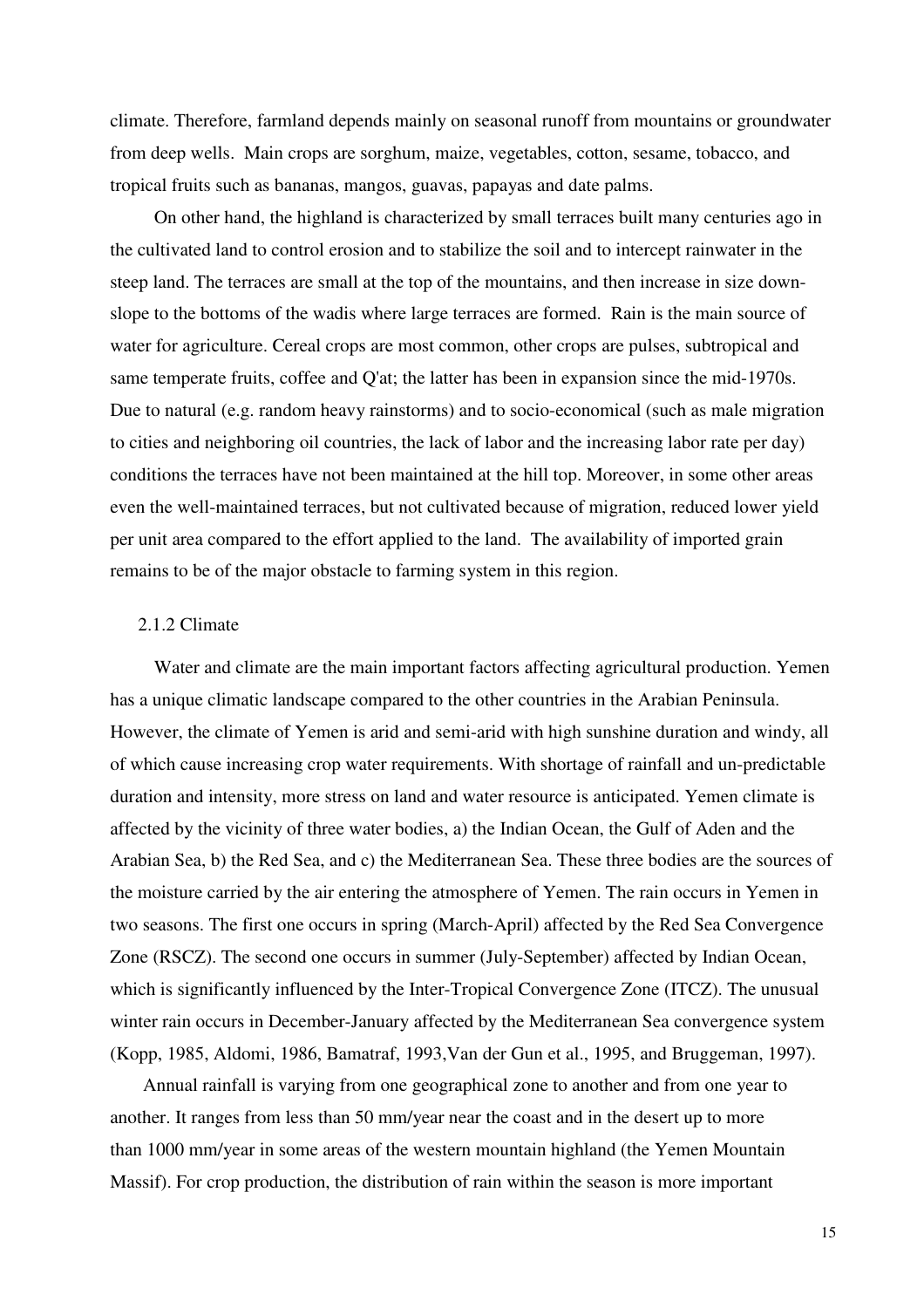than the total amount of rainfall. For instant the amount of rainfall in the village of Al-Ma'amirah (Taiz governorate), one of the detail studied villages, was 778 mm and 800 mm for 1997 and 1998, respectively. However, in 1998 the distribution of the rain was good during the growing stages of the crops in which the total amount of rainfall was greater by 22 mm than that in 1997. While in 1997 the rain was concentrated in the early period of the season and in the middle of the season before the head formation growth stage and then rain stopped till the late period of the season, when it rained again in mid of October. Consequently, the production of cereal crops from the same land was lower in 1997 than in 1998. Sorghum grain yields were 1.0 ton/ha and 2.0 ton/ha in 1997 and 1998, respectively; and straw yields were 3.3 ton/ha and 4.7 ton/ha in 1997 and 1998, respectively.

#### 2.1.3 Water crises

The main sources of water in Yemen are the rainfall and the groundwater, that stored for centuries in the ground. Whereas, Yemen is suffered nowadays from shortage of water resource due to the population growth, growth of industry and improper water use in agriculture and the change of cropping pattern. The problem of water in Yemen is the negative gap between abstraction and recharging of groundwater. The average fallen quantity of the rain annually is approximately 60 billion cubic meters (BCM); most of it evaporates shortly after rainstorms. The remaining goes on the surface as runoff and/or percolated in the ground to recharge the groundwater. The runoff water is used in surface irrigation in the bottom of the valleys (Wadis in Arabic). However, in a big storm the extra water runs out of the catchments areas, which are known as the Arabian Sea basin, the Empty Quarter (Ar-Rub-AlKhali in Arabic) basin, the Gulf of Aden basin, and the Red Sea basin. The average yearly runoff to these basins is estimated to be about 2.0 BCM, with distribution as 28%, 9%, 27% and 30% to each basin respectively. The percolated amount is estimated to be in average 1.5 BCM, which is going to renew the groundwater, the second source of water. While the average annual abstraction is 2.1 BCM, which result an average negative gap of 0.6 BCM (Van der Gun et al., 1995 and Bamatraf, 1996).

Economical changes, urbanization and population growth have caused more water demand for industry, municipality and agriculture. Table 2.1 shows the total amount of water used was 2899 MCM (million cubic meters) in 1990, and it predicted the water demand in 2000 to be 3570 MCM. The expected demand for 2010 and 2025 are 3970 MCM and 4635 MCM, respectively. The amount of water used in 1990 in agriculture was 93.1% followed by municipal 5.8% and industrial 1.1%. Compared to that expected for year 2000 were 88.2%, 10.1% and 1.7% for

16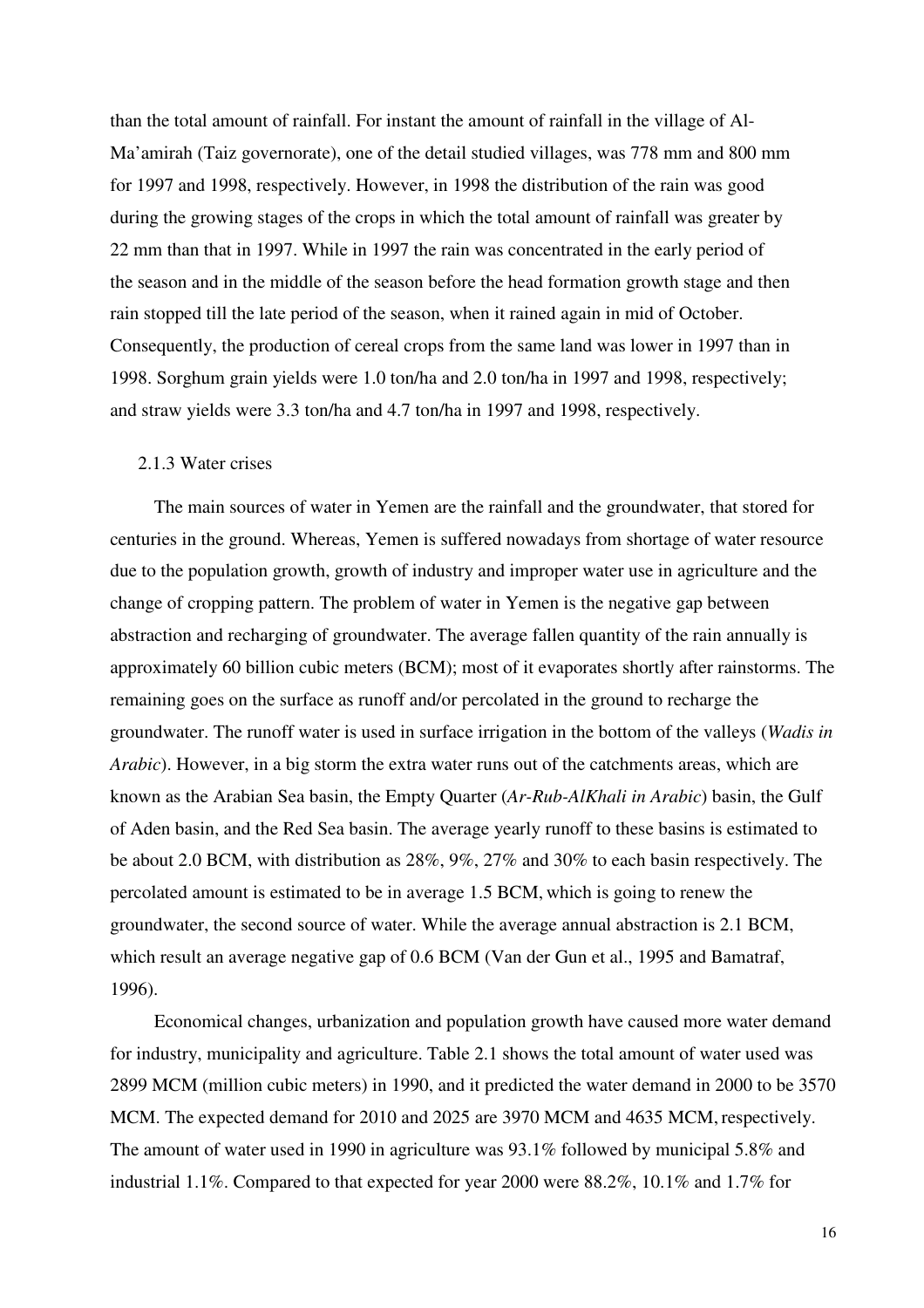agriculture, municipal and industrial, respectively. The expected demand for 2010 is 83.9%, 13.9% and 2.2% for agriculture, municipal and industrial respectively, while the expected amount for 2025 is 79%, 18.1% and 2.9% for agriculture, municipal and industrial, respectively. Therefore, agriculture has used and will be using most of the water resources. The crisis would complicate, if the water management in agriculture were poor, such as the case of low efficiency in most surface irrigation, e.g. not exceeding 40%. The situation in hotter regions like western and eastern lowlands irrigation efficiency is lower, due to the high evaporation and poor management. However, Bamatraf, (1996) criticized the ratio of water used now and in the future in industrial activities, that it would be underestimated if water use in petroleum industry is considered. Therefore, the problem of water in Yemen will be worse in the nearest future without effective management and control of water use.

| 1990 | $\% *$ | 2000 | $\% *$ | 2010 | $\%*$ | 2025 | $\% *$ |
|------|--------|------|--------|------|-------|------|--------|
| 2700 | 93.1   | 3149 | 88.2   | 3328 | 83.9  | 3661 | 79     |
| 31   |        | 61   |        | 90   | 2.2   | 134  | 2.9    |
| 168  | 5.8    | 360  | 10.1   | 552  | 13.9  | 840  | 18.1   |
| 2899 | 100    | 3570 | 100    | 3970 | 100   | 4635 | 100    |
|      |        |      |        |      |       |      |        |

Table 2.1: Water demand throughout the period from 1990 to 2025 ( $MM<sup>3</sup>/Year$ )

Source: World Bank report 1993 and Van der Gun el al., 1995 \* calculated by author

Poor water management and uncontrolled access to groundwater and abstraction started to show up the problems for examples, depletion of Sadah basin groundwater level is 40 meters during last 9 years (DHV, 1993) due to wells irrigation during 1980s. According to my opinion, the excess to groundwater started after 1984 when the government banned imported fruits and vegetables. Because private investments increased in agriculture in the low rainfall region such as western and eastern lowland, where the groundwater only used for irrigation and the digging wells increased without any control. Another example is water shortage in Sana'a basin as well as other highland basins (Van der Gun et al., 1995). Also, the city of Taiz has experienced and suffered from acute water shortage (it circulates every 3 weeks); which gives an example about poor water management.

All the above mentioned natural circumstances need adaptable policy on times and tools to deal with, such as enforced water law to control intensive abstraction, random well digging and inequitable water distribution (the water law was promulgated on August 31, 2002), policies to encourage investment in low-water demand crops which are suitable to Yemen's natural conditions, and policies dealing with modern marketing system to facilitate competition in neighboring markets.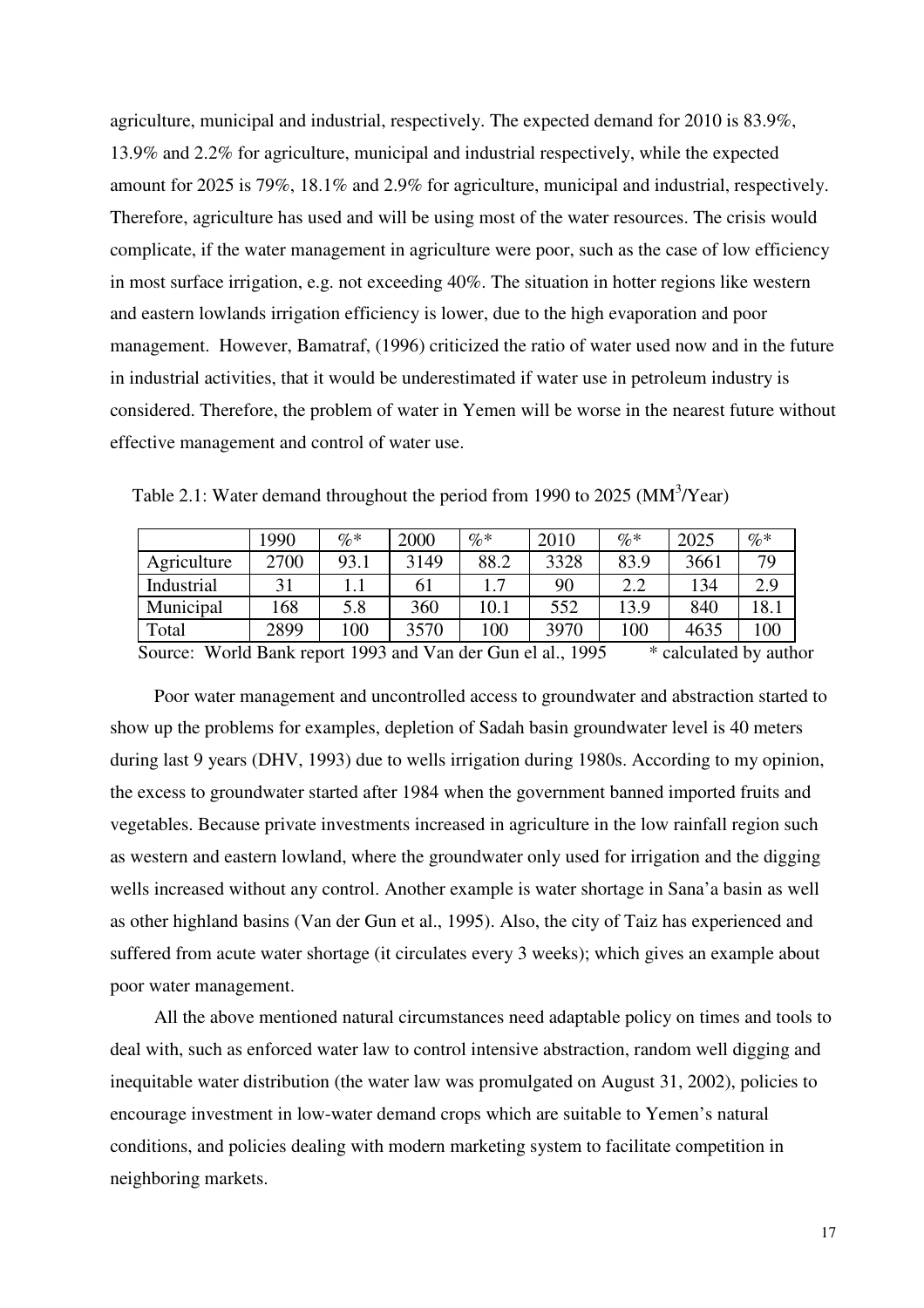#### 2.2 Agriculture: Political Position and Trends

## 2.2.1 Agricultural policies

Food security and poverty alleviation are the major challenges to government that necessitate development of policies on different sectors to improve the quality of life. The agriculture activity consumed about 93% of water resource with low irrigation efficiency, i.e., not exceeds 40%. In general, rainfed and irrigated agriculture production is low, due to several reasons, i.e., land fragmentation, in addition to expansion of Q'at and dependency of rural economic on it an other challenge for groundwater depletion. The competition of agricultural production by imported, and the high output of irrigated product, increase neglecting of rainfed land and increase competition on groundwater, which in turn dropping down the water table, and decrease the water quality and decrease land production. All these caused development of manufacture and urban area in short time, in which water re-allocated to it (manufacture) against neglecting large farmland on rural area. Sequences of that continuous searching deeply in aquifers and transfer it from area to another. Or desalinate sea water with high cost, which will affect on population income especially for small farmers and low monthly income. So, the food security and water security are the national challenge which needs exhausting and condensed efforts. Therefore, it needs to establish Agricultural Development Planning, and give time for economy and society to start in adaptation with new situations. Planning, involved in redirect all the agricultural activities into aware activities out of farmland either in the rural or urban area. It need to expand the increase of using water harvesting, improve the tradition irrigation, introduce modern irrigation systems to elevate water use efficiency and introducing alternative crops for Q'at to reduce groundwater depletion and in the meantime, achieve economical reform, i.e., growing coffee, potato and other crops that can be exported in addition to grow protected crops such as vegetables. Despite of some people aim to achieve the general objective to uprooting the Q'at tree and live in Yemen without Q'at, unless the objective with more realistic is to reach compromise on social development in one hand and ambitions to reduce Q'at expansion and its effect on other hand, that is through adoption of step procedures on demand and supply to control continuous expansion of Q'at consumption and growing first and then gradual decrease areas occupied by Q'at plants and from consumption with help of whole people, communities and organizations (MPD, 2001).

## 2.2.2 Future trends

The security of life, food and road for people every where and every time in Yemen is the important right to achieve economic growth stability and to enhance/encourage local, regional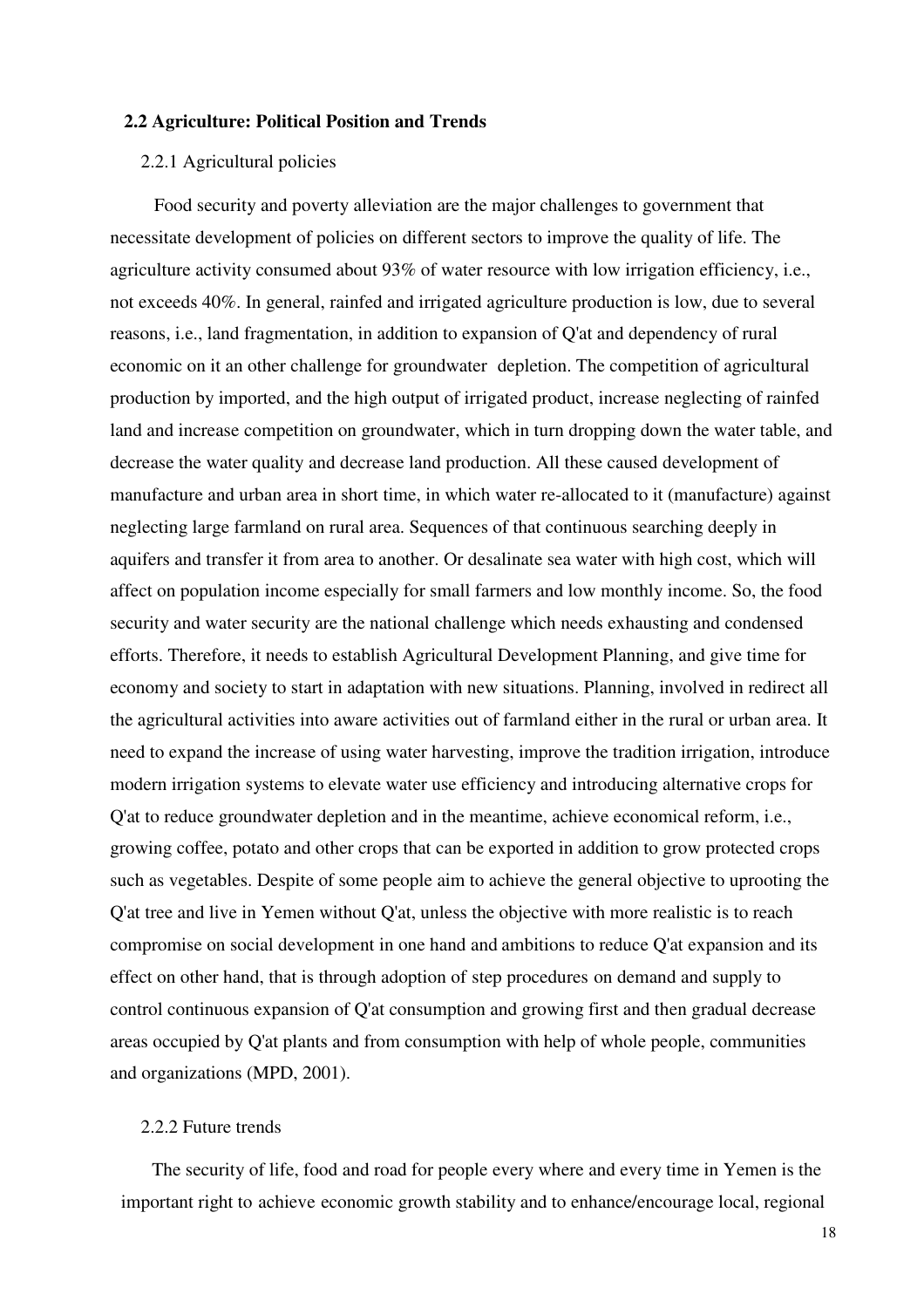and international investment in the country. The food security has to be secured for all people in the country and has to secure for the possible increasing due to population growth, which is estimated to be 3.7% every year. Therefore, the five years economical plans; in the past and in the latest one express it intensively to recover the food demand and supply gap. The latest five year planning 2001-2005 has ambitious objectives in the program; i.e., 1) to increase agricultural production growth by 6% annually to achieve high level of food security and to increase agricultural exports through increasing the yield of land and employments, 2) to improve farmer's income to achieve better life which in turn will reduce poverty and disguised unemployment. To achieve these objectives several policies has been planned such as:

- 1) Encourage adoption and uses of modern ways of plant and animal production, and conduct of using high productive seed to use all cultivatable land and increase land output.
- 2) Facilitate the farmers to get all the necessary input, extension and all means of plant and animal diseases protections.
- 3) Propagation of modern irrigation systems, such as drip irrigation to increase water use efficiency and to conserve water resource.
- 4) Expand construction of small dams, traverses, reservoirs and irrigation system to improve the water use efficiency.
- 5) Support and encourage small farmers and in particular rural woman to develop productive activities on cooperative form to recover farmland fragmentation to provide chance of productive work and to improve incomes to reduce effect of poverty.
- 6) Strengthen the economical and technical connection between agricultural sections in one hand and remaining national economical sectors; particularly in food and agricultural input manufacturing.
- 7) Encouraging local private and foreign investment in agricultural sector, in both sections plant and animal and in marketing.
- 8) Review and declare constitutions to regulate trading of food productions to fit local, national and international new economical conditions.
- 9) Establish new department in the Ministry of Agriculture and Irrigation to regulate application of the protocols of health and plant health; also finishing and activation of agriculture quarantine and supervise the center of agricultural exports, and provide necessary devices and equipments for anglicizing and inspection.
- 10) Activation of the role of supervising on the trading of food commodities and establishing control points to reduce extremes of import to protect agricultural production from imported pests and diseases.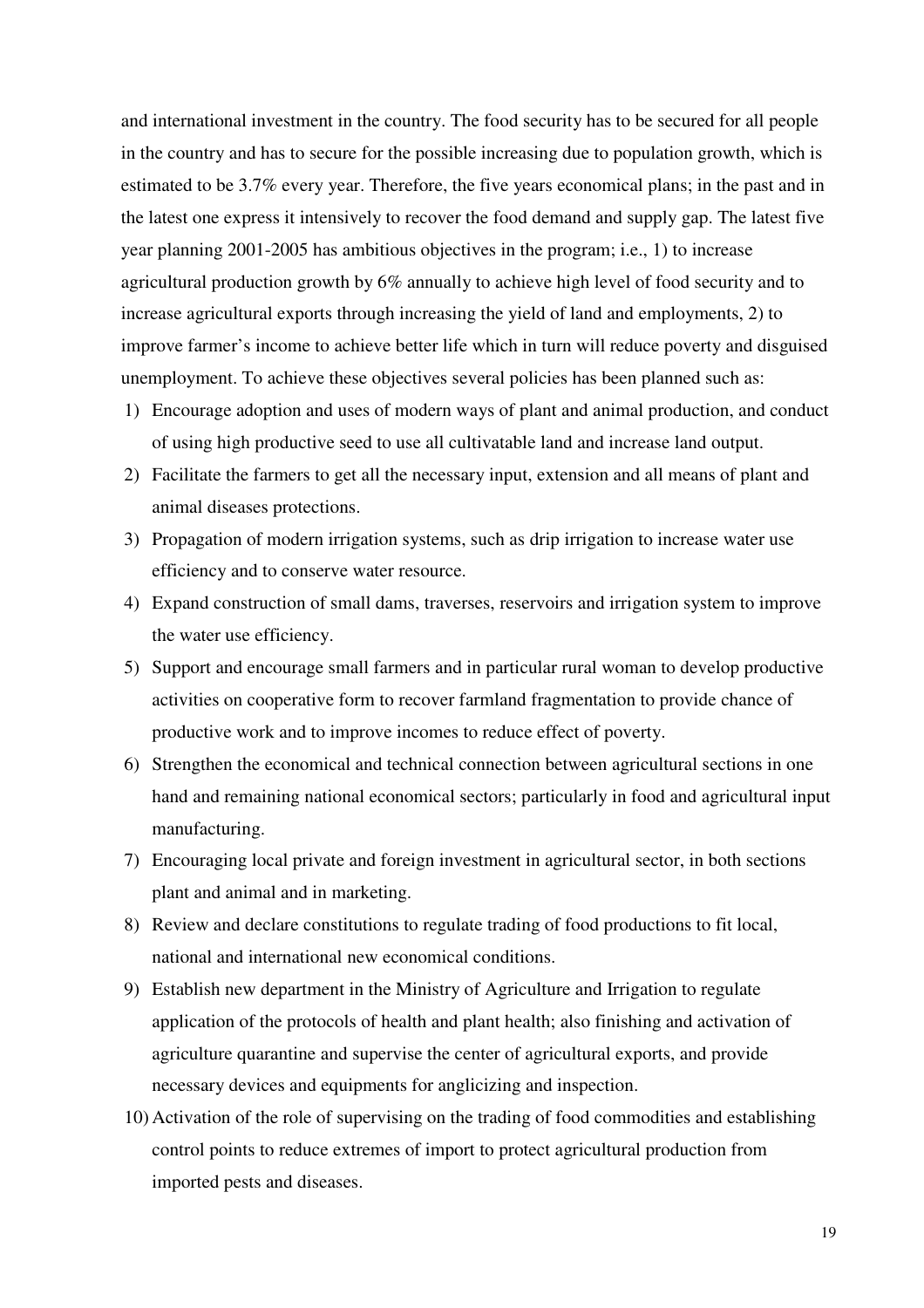- 11) Preparation and organization export, especially to the Gulf States and to open new markets through bilateral trading contracts and joining to the integration of economical projects, regional merging and enlightenment on the requirements of agricultural contracts.
- 12) Consolidating and improving nets and marketing and export means, especially packaging to protect the product from spoiling and to guarantee the acceptance of the product in the markets.
- 13) To finish agricultural data base in production, marketing and foreign trading and to connect it on the internet.
- 14) Conserve of the agricultural environment, plants and animals and to stop all the polluted activities that affect on agricultural activities and animals breeding.
- 15) Encouraging production of cash crops that can expand, such as date palms, cotton, coffee, mango and honey.
- 16) Introducing new crops, which tolerate local conditions, such as olive plant with conducting the necessary researches (MOP, 2001).

From all the points above it can be concluded that agriculture is one of the important economic sector and it need effort from the government and farmers to recover the gap of food demand and to reduce the gap between the government policies and farmer desired. Because farmer's policy in agriculture might be conflicted with government policy, in which farmers invested in production of crop that give them high and fast income from farmland. So that they mostly invested in production of Q'at and other cash crops due to their knowledge of its demand in the market. While the government policy plans to invest on strategic food crop production, aim to food security, combating poverty and sustainable growth. It will be implemented through four frameworks: these are, natural (optimal use of the natural resources for agriculture), technical (updating technology), economic/social (enhance open market for agricultural production, source of financing, cooperative associations, support rural women) and legal/ institutional (i.e., integration of the various institutional roles, support of creation of marketing companies, completion of the regulating legislation in area of agricultural input and output and provision of information on agricultural markets and data on output). The policy on agriculture is applied to enhance development of agricultural production. Therefore, the government established several Authorities such as Agricultural Research and Extension Authority with its seven branches all over the country aim on increasing the vertical production per unit area from providing high productive varieties tolerate to Yemen physiography and shortage of water. Also Tihama Development Authority, Northern Development Authority and Eastern Development Authority, all aim to develop the farmers and guide them to the new technology and sustainable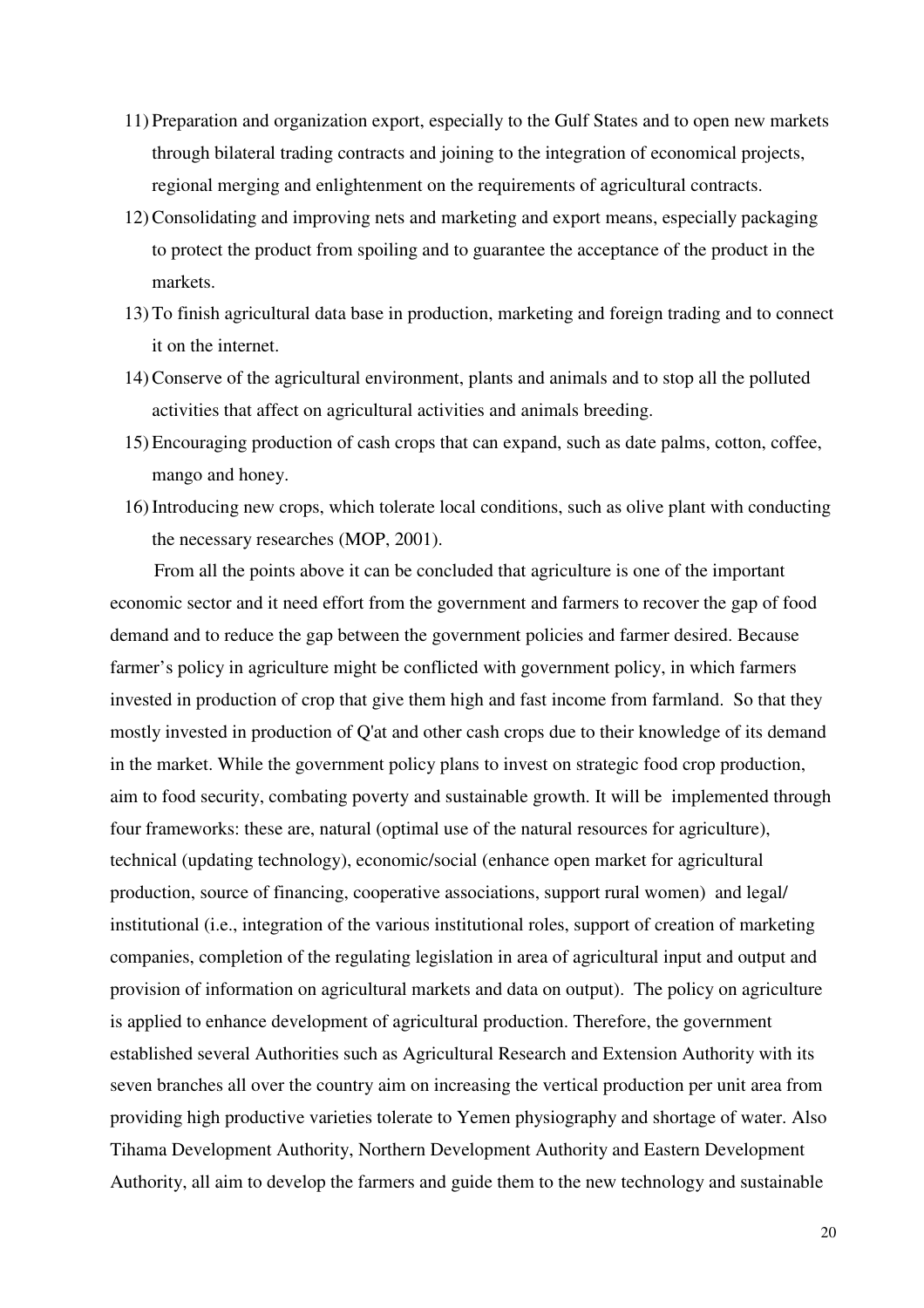resources use to increase the production. Support corporations for proliferation of seeds and company proliferation of potato seeds and other vegetable seeds. Also government encourage rural development and established the rural finances such as Agricultural and Cooperative Credit Bank (ACCB), Agricultural and Fishery Production Promotion Fund (AFPPF) and Social Fund for Development (SFD), the later two are still too new. While the complex bureaucratic routine on the ACCB des-encouraged the farmers to take advantage of its services. It is noticed that the government investment on agriculture through the five year plans from 1972- 1997 valued US\$ 600 Million which equal to US\$ 20/ha, this amount is very low compared to the aim of the agriculture development and food security (MAI, 2000).

#### 2.3 Agriculture in the Economy of Yemen

# 2.3.1 History of agriculture

Historically, Yemen had an in-caliginous wide knowledge in land and water conservation. Mountain terraces were built throughout steep slopes many centuries ago to control soil erosion, to reduce runoff and to increase effective rainfall. These terraces used to be cultivated totally and cereal crops mostly dominated the cropping pattern. Livestock and poultry were raised by families for their need of red and white meat, dairy products and eggs, the surplus was sold in the market. Even nowadays, countryside families in the villages raise livestock for milk, meat and for the dung; the later is used in arable land as manure and source of energy. In his PhD dissertation Steffen, 1979 described the effort exerted by Yemeni farmers on small terraced land holdings. He explained that the Yemeni farmer spares no effort to gain maximum profit from the scanty rainfall for the cultivation of his crops even on the most difficult terrain. He added that tremendous efforts are put into the production of grains the whole year around. Plowing, leveling, manuring (adding manure), breaking the clods of soil with wooden hammer, sowing, conducting additional irrigation water to the fields, harvesting, repairing the retaining walls of the terraces, transporting mold from the field of the lowest terraces to those laying in the upper part, removing the crops' residues etc. are some of the major operations which are carried out by the farmer by hand, using only simple tools and domestic animals. The special effort made and care taken, even in the area with marginal conditions, are remarkable and can be explained only by the fact that up to very recently the overwhelming majority of the country's population had no other means of securing their daily life than by intensifying agricultural production. He also added that he found the farmers' households to be, until recently, almost completely selfsufficient with regard to foodstuffs. Therefore, the areas with high population density generally coincide with the areas of intensive agricultural production.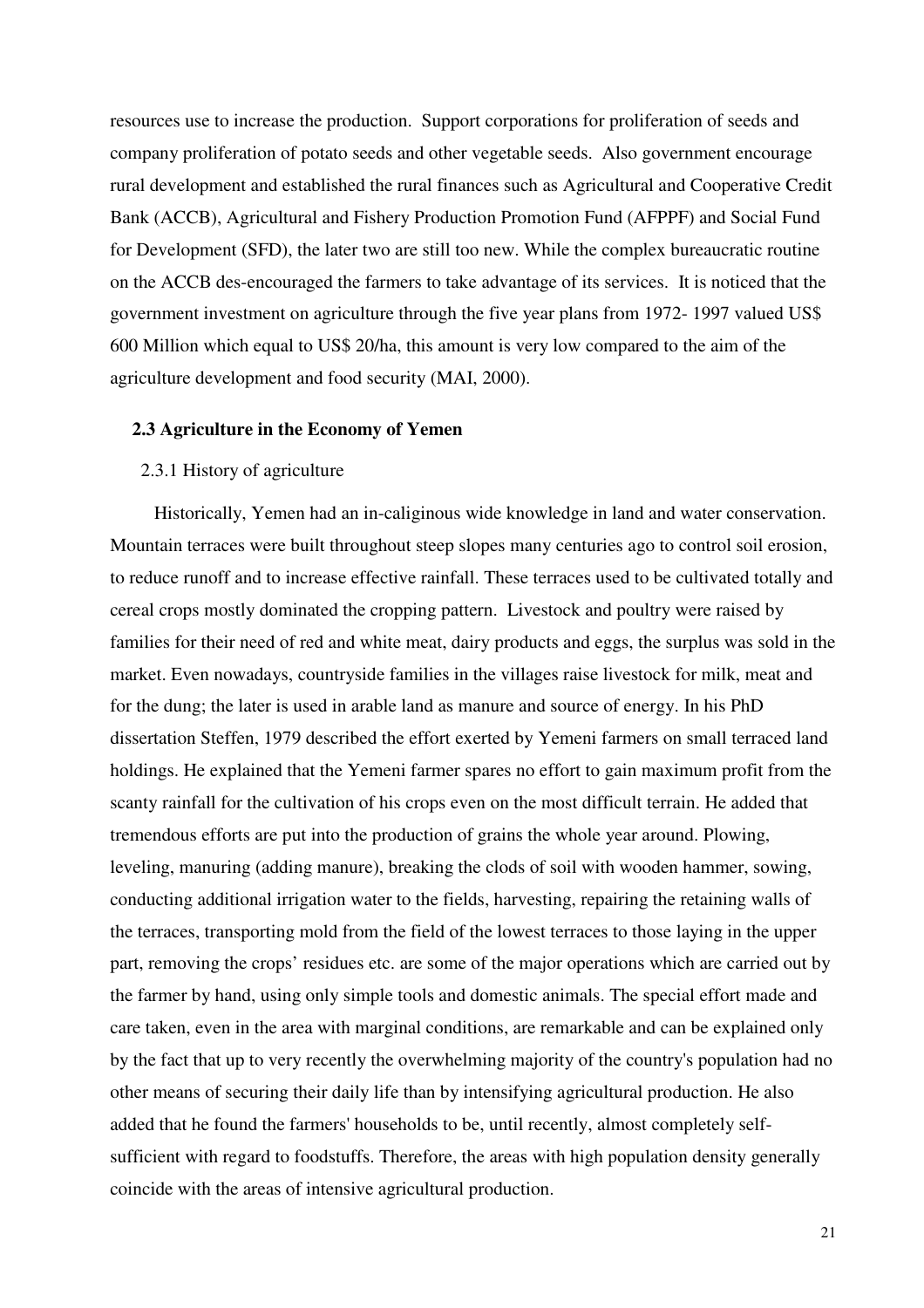Generally, it can be said that the traditional agricultural system of the Yemeni society and their activity in the agricultural production is that as the proverb words "Necessity in the mother of invention" in Arabic (al-haja um al ikhtiraa'). As water and soil resources are limited in Yemen the intensive effort of the labor is applied in agriculture to obtain the optimal production of small terraced of land.

Weir, (1985) specified that Yemen historically has been the breadbasket of the Arabian Peninsula. Because the southwest corner of the Peninsula is distinguished ecologically from its arid interior, as Yemen has two seasons of rainfall annually, good, distributed climate with abundant rainfall and the most fertile land in the Arabian Peninsula. The arable land is about 15% of the country's total land surface, used to grow drought resistant crops like sorghum, millet, barley … etc. The work in agricultural land used to be organized by the family members. The family raised livestock for their diet. In the reports of the U.S. Department of State, (1975 and 1987) it is mentioned that the people of Yemen are hard worker and all the people are sedentary and living in villages scattered all over the mountain hills and in Tihama (western costal plains). In the middle of the twentieth century, Yemen was self-sufficient in crop production. Coffee production was the main exported crop and was a source for foreign exchange. The name of Mocha port city was synonym for coffee in the past. But, due to the civil war after the 1962 revolution (1962-1970) and due to frequent shortage of rainfall (drought) through the years the production of coffee and its exportation has fallen, therefore, Yemen has imported the majority of its commodities and foodstuffs. In my opinion, some other reasons are not mentioned, which may have caused the decline in coffee production after the revolution in 1962. These reasons include 1) migration of the population from the villages to main cities and to neighboring oil countries, looking for better income; 2) the change of world coffee production, in which for example Brazil and Colombia became lead coffee producer and exporter; 3) closing the border between the South and North Yemen, in which the production from the south and south east of North Yemen used to export through Aden seaport; and 4) the expansion of Q'at cultivation, which does not need effort like coffee during the growing season.

Coffee was the main export crop before the expansion of the Q'at on to coffee fields and other food crops. For instance, Yemen coffee, exported to the Soviet Union valued at 721,000 and 878,500 Rubles in the years 1930 and 1931, respectively. The coffee covered 99.03% and 99.2% of export to Soviet Union in 1930 and 1931, respectively. While, during the period 1956 - 1961 coffee cover 100% of export to Soviet Union (Gosarouve, Adhem, and Al-Makove, (1988) cited in Ghorab et. al, (1998)).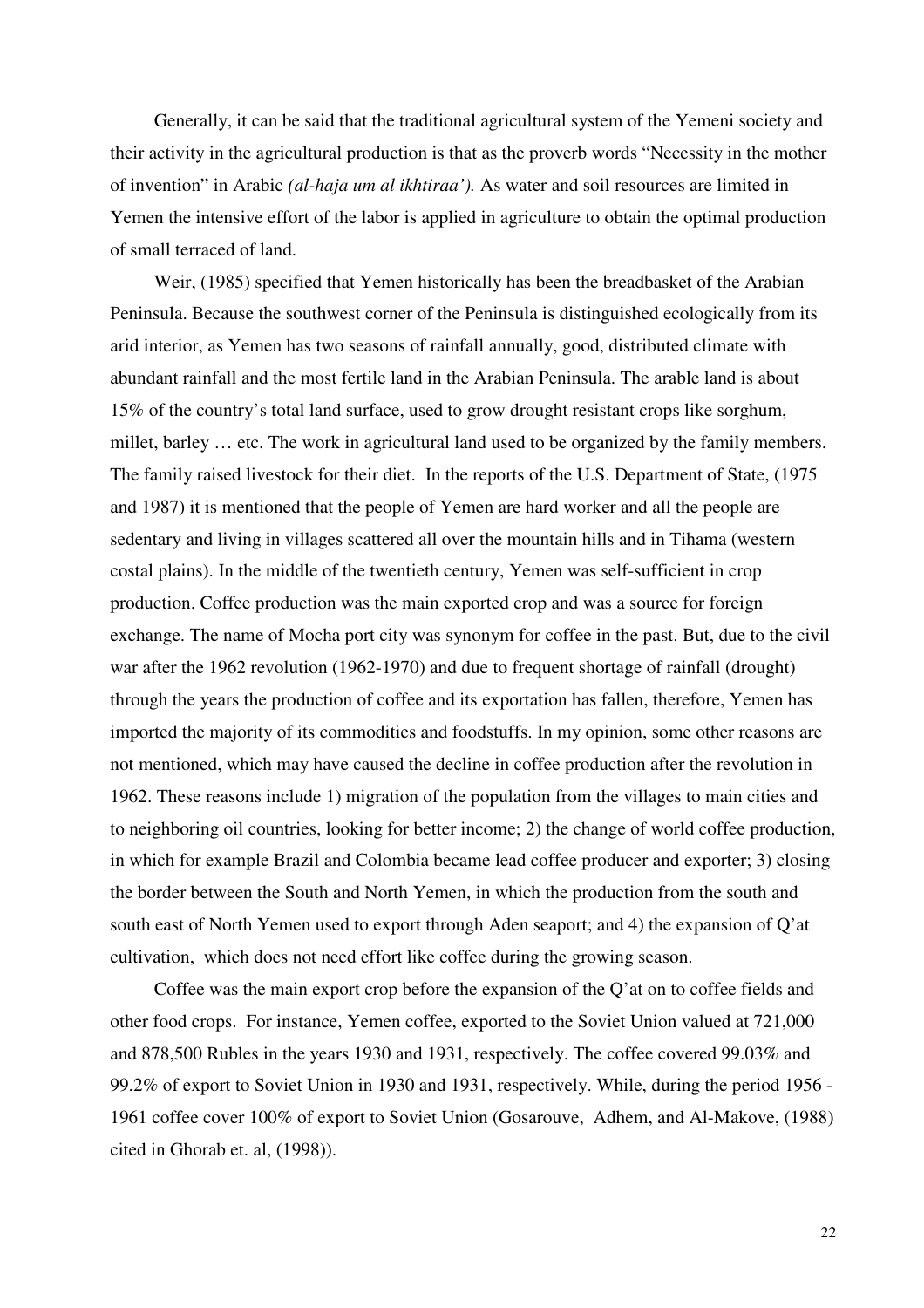#### 2.3.2 Land holding structure

There are problems related to land tenure, that is : a) Tenure System, in which land is divided into: private ownership; state ownership; waq'f land; and share cropping land. b) Tenure Security, which related to:- small size/ landlessness; rent/ sharecropping; and agrarian reform, its impact in south and east Governorate (former: South Yemen). The problems related to land holding structure are, the size is small, fragmentation which mean that number of parcels per holding is high. The reasons of that is, 1) population growth, which affect on size and land fragmentation; 2) misunderstanding of Islamic law of inheritance, or probably negligence of it. In Islamic sources "appropriation" is legible!! But people like to divide the inherited land between them (the heirs), which also affect on size and land fragmentation; 3) Landscape restriction, which affect on land fragmentation; 4) Land quality, which affect on land fragmentation, soil heterogeneity does not allow land consolidation; every heir want to get a piece of the "good" land; and 5) Social prestige restricts land consolidation.

In former North Yemen, the average holding size in 1983 was 2.3 ha; where the total cultivated land was 1,350,775 ha and the total number of land holdings was 591,071. According to Al-Rashahi, 1988, the land's fragmentation in 1983 was classified as follows; 16.3% of landholders had 1 parcel, 37.2% of holders had 2-3 parcels, 21.2% of landholders had 4-5 parcels, 17.1% of holders had 6-9 parcels, 7.8% of landholders had 10-19 parcels and finally 0.4% of landholders had 20 and more parcels. In 1993, the area per holder decreased to 1.6 ha; while total cultivated land 1,443,884 ha and the total number of the land holdings was 930,422 (CSO, 1997). Detailed statistics are given in Table 1, Appendix 2. These figures, however, demonstrate the decrease in holding size by about 30% in one decade.

In the unified Republic of Yemen, the average holding size in 1993 was 1.4 ha; where the total cultivated land was 1,569,854 ha and the total number of land holdings was 1,092,830. In 2000, the average area per holding decreased to 1.0 ha, the total cultivated land was 1,143,441 ha, and the total number of land holdings was 1,115,515. Therefore, the holding size decreased by 28.5% in 2000 compared with that in 1993 (CSO, 1997 and 2000).

Generally, it can be concluded that the problems of land holding structure and reasons are affecting on the resource management, which in turn will affect on land production, due to difficulties of introducing innovation to small and fragmented land. Even though, Yemen is an Islamic country and the Islamic law conducted for land inheriting like the other Islamic countries, but the uniqueness of Yemen is that most of land is small terraces distributed among the inheritors from generation to generation. With the increase of population, the land per capita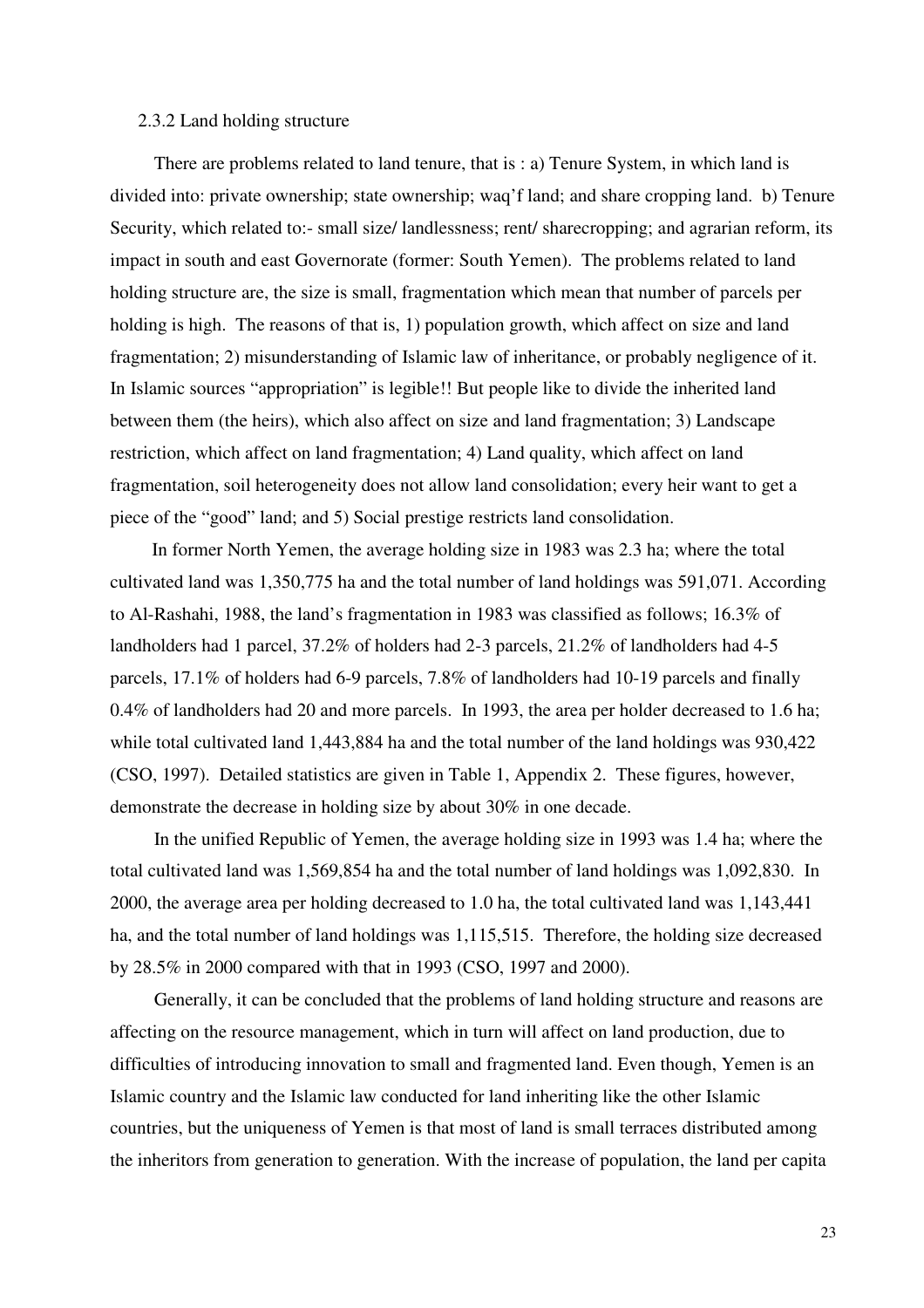in the descending sequence is getting smaller and smaller what caused low efficiency of resource management and low land production.

#### 2.3.3 Farming systems

The total area of the ROY is about half million square kilometers excluding the many islands in Red Sea and Arabian Sea (CSO, 2002). In which, 30.5 million ha are rocks, desert and urban areas, 15 million ha are arid and semi arid range land, 8.5 million ha are natural pasture land and 1.6 million ha are cultivated land (Bamatraf et al., 1996). According to recent Agricultural Statistics (MAI, 2001) the total agriculture land is 1.66 million ha, of which the cultivated land varies from 0.98 million ha to 1.4 million ha according to the amount of annual rainfall. The population density for the total land is 30 inhabitants  $/km<sup>2</sup>$ , while for agricultural land it is 1373 inhabitants/ $km^2$  (17.7 inhabitants /ha). That means, with the increase of the population the cultivated land per capita will be reduced. Evidently, the cultivated land per capita has decreased from 0.2 ha in 1970, to 0.06 ha in 1995 (Bamatraf et al., 1996). Meanwhile, the cultivated land has been fluctuating from year to another, due mainly to the amount of rainfall; yet the expansion of desertification and the encroachment of urban areas on to arable land remain to be a serious threat to this resource.

Common categorization of farming systems in Yemen was done according to source of water. Four systems categories are identified: rainfed, flood irrigated, spring irrigated and groundwater irrigated. In what was called North Yemen, Table 2.2 and Fig. 2.1, rainfed land decreased from 85% in 1975 to 77% in 1983; during the same period flood irrigated land did not change from 8%. While, spring irrigated land decreased from 5% in 1975 to 2% in 1983; during the same period groundwater irrigated land increased from 2% in 1975 to 12% in 1983. However, in the unified Republic of Yemen, Table 2.2 and Fig. 2.1, rainfed irrigated land was 61% in 1990, decreased to 54% in 1995 and decreased to 45% in 2000; while flood irrigated land was 9% in 1990, increased to 11% in 2000. Spring irrigated land was 2% did not change until 1995 and increased to 4% in 2000, meanwhile, groundwater irrigated land was 28%, increased to 34% in 1995 and increased to 40% in 2000. Increasing of groundwater irrigated land by 22% during 1983 and 1990, may it is due to declaration of law to ban import fruits and vegetables in 1984, which encouraged farmers to invest in groundwater irrigated land to produce cash crops such as fruits, vegetables and Q'at.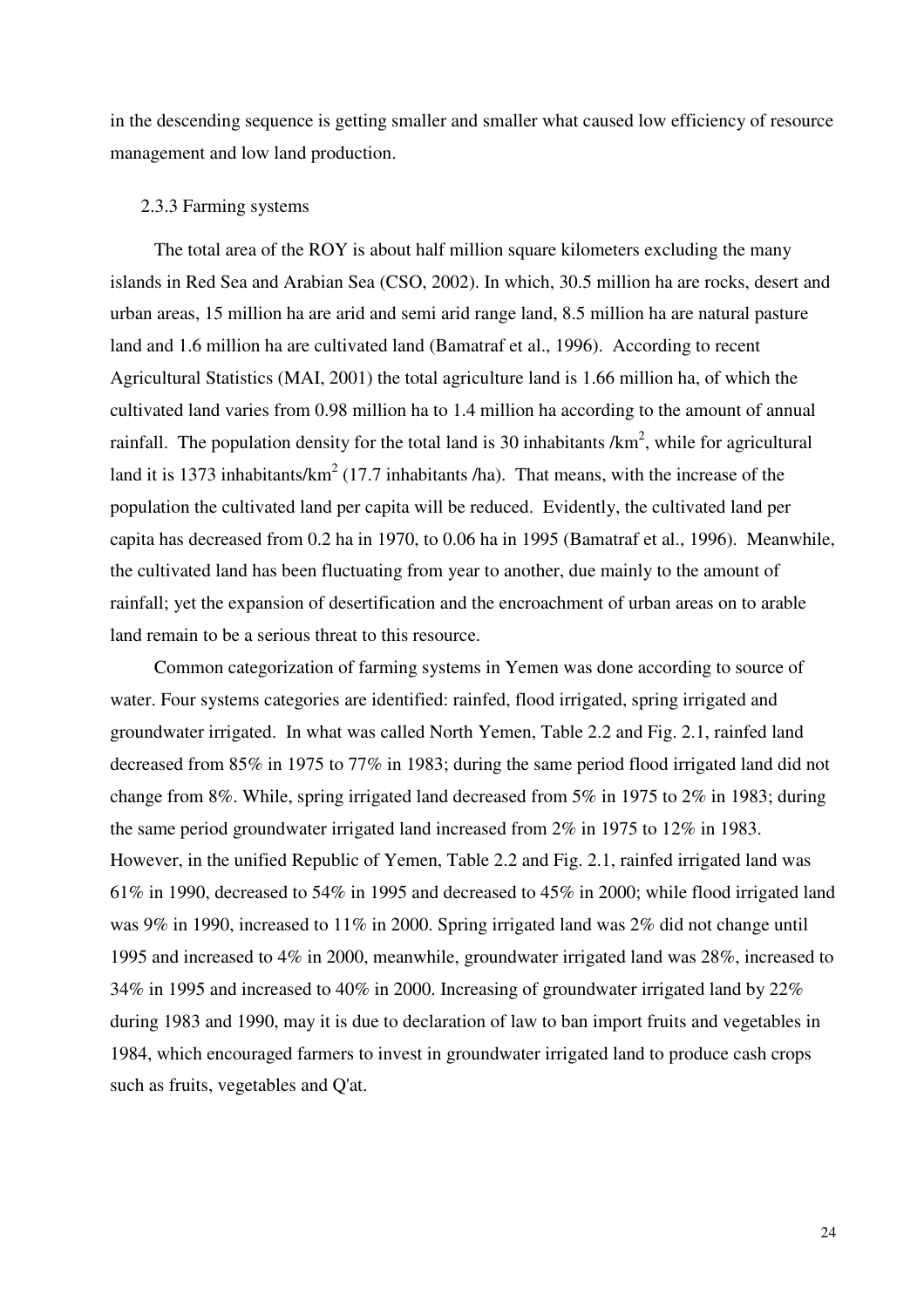|      | <b>Farming System</b> |      |        |      |        |                |             |                |        |
|------|-----------------------|------|--------|------|--------|----------------|-------------|----------------|--------|
| Year | Rain fed              |      | Flood  |      | Spring |                | Groundwater |                | Total  |
|      |                       |      |        |      |        |                |             |                |        |
|      | 000 ha                | $\%$ | 000 ha | $\%$ | 000 ha | $\%$           | 000 ha      | $\%$           | 000 ha |
| 1975 | 1285                  | 85   | 120    | 8    | 73     | 5              | 37          | $\overline{2}$ | 1,515  |
| 1983 | 790                   | 77   | 86     | 8    | 25     | $\overline{2}$ | 119         | 12             | 1020   |
| 1990 | 685                   | 61   | 101    | 9    | 25     | 2              | 310         | 28             | 1,121  |
| 1995 | 579                   | 54   | 100    | 9    | 20     | $\overline{2}$ | 368         | 34             | 1067   |
| 2000 | 515                   | 45   | 126    | 11   | 46     | 4              | 457         | 40             | 1,144  |

Table 2.2: Time change of cultivated areas in different farming systems

 Source: CPO, 1976, MAI, 1984, both for North Yemen. Data for ROY, compiled from MAI Stat. book of 1990, 1995 and 2000.

Until the 70s of  $20^{th}$  century Yemen was able to produce 92.8% of the total food consumed and imported only 7.2% (Nowaiser, 1988 and Ghorab, 1998). While from 1972 to 1983 the local production decreased to 44% from the total of consumption. In 1982 the local production covered only 41% of cereal consumption, 64% of the vegetable consumption, 22% of the fruit consumption, 12% of the red meat consumption, 17% of the milk consumption and 72% of the egg consumption (Al-Masuodi, 1985 and Ghorab, 1998). From the beginning of the 1990 the problem of local food production became much serious. The quantitative of cereal imports represented 74% of the total consumption, 33% of vegetable consumption, 20% of fruit consumption, and 23% of legume consumption in year 1992. Among the reasons of this food production gap was the low level of investment in the agriculture sector. For instant of the total investment during the three-year development program in North Yemen (1973/1975) only 9.1% was invested in agriculture. This percentage had increased to 17.6% in the first five year plan (1975/76 -1980/81), then it decreased again to 12.8% during the second five year plan (1982- 1986) (Al-Masoudi, 1985 and Ghorab et. al, 1998).

According to John et al. (1979) in the early 1970's about 90% of the population traditionally got their livelihood from agriculture and animal husbandry, where cereal production covered about 90% of the agricultural production. Crop production in the highlands included sorghum, wheat, millet, barley, fruits, tomatoes, potatoes and lentils; while in the foothill wadis were cultivated corn, sugarcane and tropical fruit such as mangoes and bananas. In the Tihama plain, the hot coastal region, dates, tobacco, cotton, millet and sorghum were widely grown.

Table 2.3 shows the change in cropping pattern in Yemen during the period from 1965 to 2000. In the 60s and early the 70s most of the agricultural land used to grow cereal crops under rainfall. The apparent change of food consumption pattern from the middle 70s and on due mainly to male migration to cities and to neighbouring oil countries, the cropping pattern has changed accordingly. Instead of growing cereal crops, vegetables, fruit, fodder crops and Q'at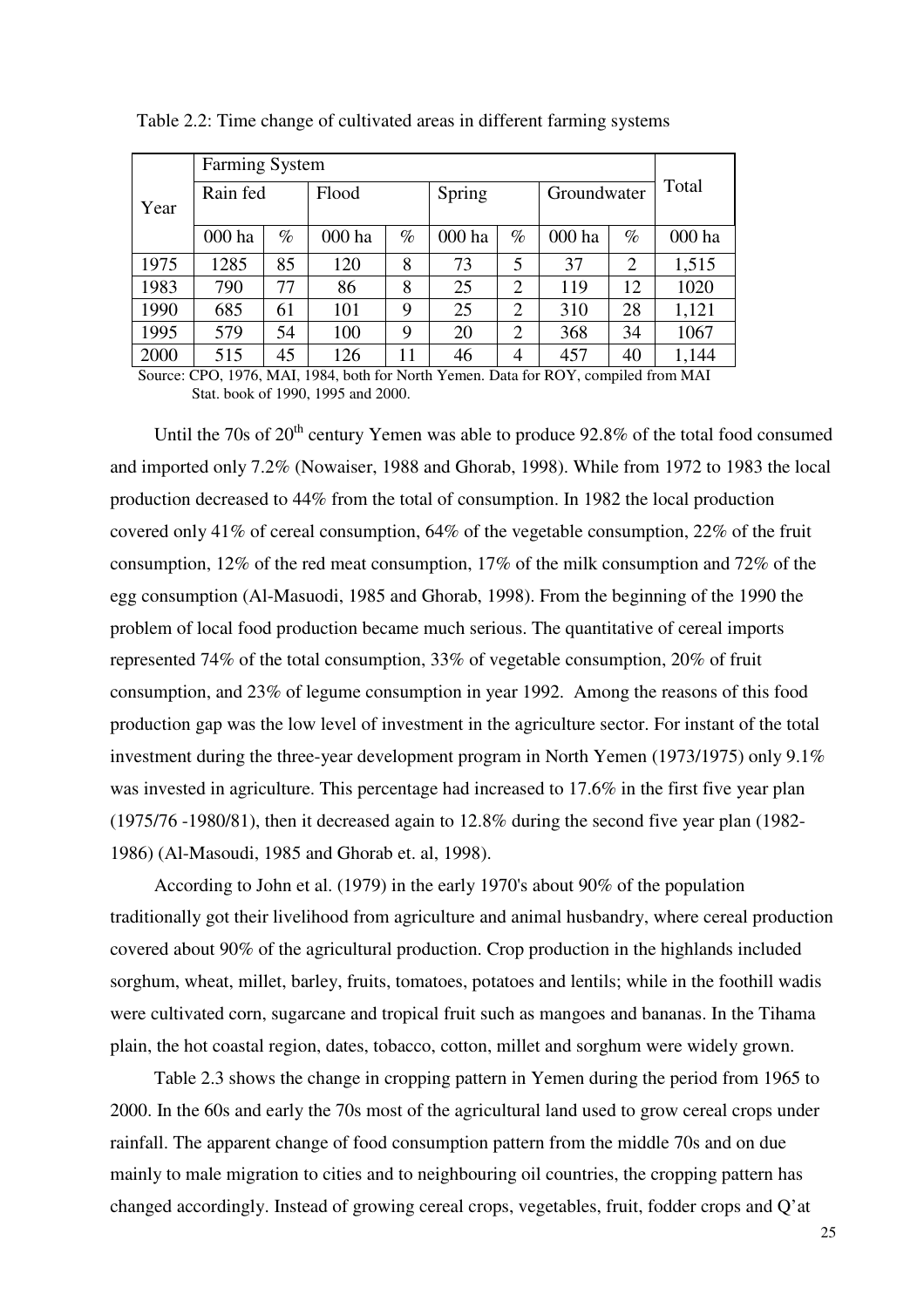had expanded, because these crops are considered as cash crops. Yemen agriculture has transformed from subsistence farming into market-oriented agriculture.



Fig. 2.1: Time change of cultivated areas in different farming system

It can be found in Table 2.3, in North Yemen, that the cereals crop decreased from 1,434,000 ha (0.8 t/ha) in 1965 to 845,000 ha (0.91 t/ha) in 1990, vegetable increased from 12,000 ha (7.5 t/ha) in 1965 to 52,000 ha (11.5 t/ha) in 1990, fruit increased from 4,000 ha (5.5 t/ha) in 1965 to 57,000 ha (5.5 t/ha) in 1990, industrial crops increased from 15,000 ha (0.5 t/ha) in 1965 to 33,000 ha (0.7 t/ha) in 1990, coffee increased from 5,000 ha (1 t/ha) in 1965 to 25,000 ha (0.3 t/ha) in 1990, Q'at was 43,000 ha in 1972 and did not found its change in the document and fodder increased from 3,000 ha (13 t/ha) in 1975 to 61,000 ha (9 t/ha) in 1990. Meanwhile, in the ROY, the cereals crop decreased to 620,000 ha (1.1 t/ha) in 2000, vegetable increased to 65,000 ha (11.9 t/ha) in 2000, fruit increased to 91,000 ha (6.5 t/ha) in 2000, industrial crops increased to 58,000 ha (0.9 t/ha) in 2000, coffee increased to 33,000 ha (0.3 t/ha) in 2000, Q'at increased to 103,000 ha (1.1 t/ha) in 2000 and fodder increased to 116,000 ha (13 t/ha) in 2000.

Looking at Table 2.3, even though, technology applied to increase vertical production for the cereal crop such as wheat increased from 1 t/ha in 1965 to 1.6 t/ha in 2000, with increasing of 330% in wheat area through 1965 to 2000. Yield of wheat is still low compared to the world production (2.6 t/ha) and to production in Middle East countries such as yield in Egypt is 5.99 t/ha, Syria is 2.3 t/ha and Saudi Arabia is 5.4 t/ha (FAO, 1998). Because wheat became the main crop consumed among rural and urban people, importing of it increased accordingly. Decreasing of coffee's yield from 1.0 t/ha in 1965 to 0.3 t/ha in 2000 explain the low invest and low effort applied in coffee's fields due to the competition of imported coffee and Q'at cultivation, because Q'at and coffee are growing in the same zone and climate and income of Q'at is higher than of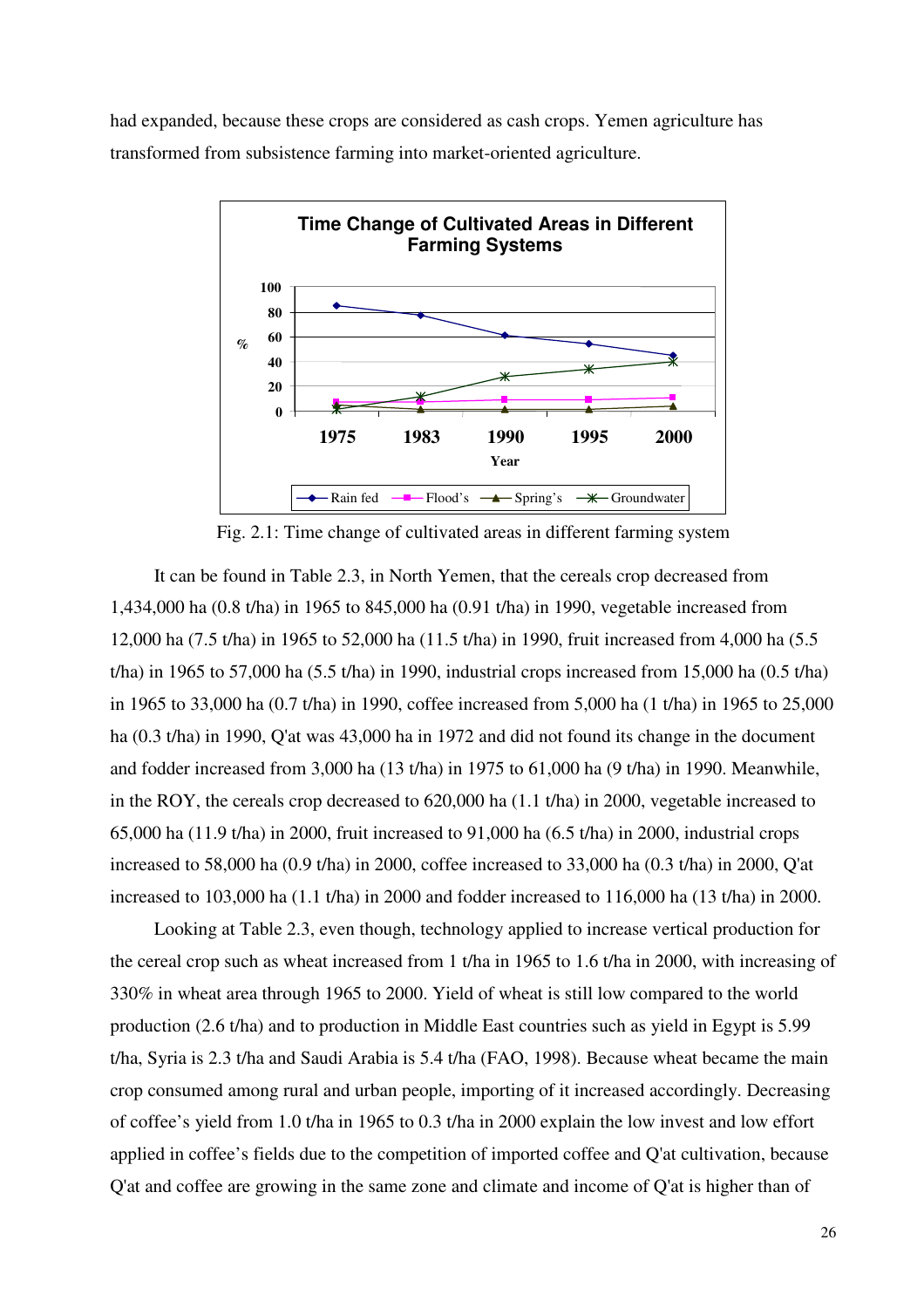coffee and other crops. According to Ragaei (1986) the production of coffee in 1930s was 12,000 tons annually, it decreased in 1970s to 3,000-4,000 tons annually, the reason was not related to the competition of Q'at with coffee only but also related to the changes in market.

| <b>Crops</b>                |                    | YAR                     |                         |                         | <b>ROY</b> |                  |           |                |        |
|-----------------------------|--------------------|-------------------------|-------------------------|-------------------------|------------|------------------|-----------|----------------|--------|
|                             |                    | 1965                    | 1970                    | 1975                    | 1980       | 1985             | 1990      | 1995           | 2000   |
| <b>Sorghum and Millet:</b>  | 000<br>ha<br>Area. | 1260                    | 1230                    | 2040                    | 681        | 690              | 643       | 540            | 463    |
|                             | Prod, 000 tons     | (970)                   | (984)                   | (1608)                  | (636)      | (281)            | (491)     | (518)          | (440)  |
| Maize:                      | 000<br>ha<br>Area. | 4                       | 16                      | 62                      | 31         | 38               | 52        | 43             | 32     |
|                             | Prod, 000 tons     | (10)                    | (32)                    | (104)                   | (49)       | (43)             | (66)      | (58)           | (48)   |
| Wheat:                      | 000<br>Area,<br>ha | 25                      | 30                      | 70                      | 63         | 59               | 98        | 102            | 87     |
|                             | Prod, 000 tons     | (25)                    | (33)                    | (90)                    | (65)       | (63)             | (155)     | (171)          | (142)  |
| <b>Barley:</b>              | 000<br>Area.<br>ha | 145                     | 140                     | 180                     | 47         | 46               | 52        | 50             | 37     |
|                             | Prod, 000 tons     | (145)                   | (154)                   | (235)                   | (48)       | (32)             | (55)      | (64)           | (42)   |
| <b>Total of Cereals:</b>    | 000<br>ha<br>Area, | 1434                    | 1416                    | 2350                    | 822        | 832              | 845       | 733            | 620    |
|                             | Prod, 000 tons     | (1150)                  | (1203)                  | (2037)                  | (798)      | (419)            | (767)     | (810)          | (672)  |
| Pulses:                     | 000<br>ha<br>Area. | 40                      | 50                      | 74.5                    | 75         | 25               | 49        | 54             | 52     |
|                             | Prod, 000 tons     | (40)                    | (60)                    | (91)                    | (84)       | (44)             | (76)      | (70)           | (63)   |
| <b>Potatoes:</b>            | 000<br>ha<br>Area, | $\overline{\mathbf{4}}$ | 6                       | 6.8                     | 10.9       | $\boldsymbol{9}$ | 146       | 14             | 17     |
|                             | Prod, 000 tons     | (30)                    | (55)                    | (86)                    | (131)      | (196)            | (160)     | (185)          | (210)  |
| <b>Vegetables:</b>          | 000<br>ha<br>Area, | 8                       | 10                      | 20                      | 27         | 19               | 38        | 40             | 48     |
|                             | Prod, 000 tons     | (60)                    | (100)                   | (19)                    | (261)      | (371)            | (536)     | (484)          | (565)  |
| <b>Total of Vegetables:</b> | 000<br>Area,<br>ha | 12                      | 16                      | 27                      | 38         | 28               | 52        | 54             | 65     |
|                             | Prod, 000 tons     | (90)                    | (155)                   | (279)                   | (392)      | (567)            | (596)     | (669)          | (775)  |
| Sesame:                     | 000<br>Area.<br>ha | <b>NA</b>               | NA                      | 10                      | 10         | 10               | 19        | 23             | 32     |
|                             | Prod, 000 tons     |                         |                         | (6)                     | (6)        | (4)              | (9)       | (14)           | (18)   |
| Cotton:                     | 000<br>ha<br>Area, | 12                      | 10                      | 30                      | 5          | 6                | 10        | 13             | 27     |
|                             | Prod, 000 tons     | (5)                     | (10)                    | (27)                    | (5)        | (4)              | (8)       | (12)           | (28)   |
| Tobacco:                    | 000<br>ha<br>Area. | 3                       | $\overline{\mathbf{4}}$ | 5                       | 6          | 3                | 4         | $\overline{4}$ | 5      |
|                             | Prod, 000 tons     | (2)                     | (3)                     | (6)                     | (7)        | (5)              | (7)       | (8)            | (12)   |
| Total of industrial crops:  | 000<br>Area,<br>ha | 15                      | 14                      | 44                      | 22         | 18               | 33        | 40             | 64     |
|                             | Prod, 000 tons     | (7)                     | (13)                    | (38)                    | (18)       | (13)             | (24)      | (35)           | (58)   |
| Fruits:                     | 000<br>ha<br>Area, | NA                      | NA                      | 12                      | 14         | 16               | 24        | 35             | 46     |
|                             | Prod, 000 tons     |                         |                         | (65)                    | (77)       | (92)             | (150)     | (228)          | (41)   |
| Grapes:                     | 000<br>ha<br>Area, | $\overline{\mathbf{4}}$ | NA                      | 9                       | 12         | 14               | 17        | 21             | 23     |
|                             | Prod, 000 tons     | (22)                    |                         | (42)                    | (56)       | (81)             | (142)     | (151)          | (156)  |
| <b>Palm Tree:</b>           | 000<br>ha<br>Area. | <b>NA</b>               | NA                      | ┄                       | [1250]     | 10               | 15        | 19             | 23     |
|                             | Prod, 000 tons     |                         |                         | (5)                     | (6)        | (14)             | (21)      | (23)           | (30)   |
| <b>Total of Fruits:</b>     | 000<br>ha<br>Area. | $\overline{\mathbf{4}}$ | NA                      | 21                      | 26         | 39               | 57        | 75             | 91     |
|                             | Prod, 000 tons     | (22)                    |                         | (112)                   | (139)      | (187)            | (313)     | (402)          | (591)  |
| $Q'at$ :                    | 000<br>ha<br>Area. | <b>NA</b>               | $43*$                   | <b>NA</b>               | <b>NA</b>  | <b>NA</b>        | <b>NA</b> | <b>NA</b>      | 103    |
|                             | Prod, 000 tons     |                         |                         |                         |            |                  |           |                | (108)  |
| Coffee:                     | 000<br>Area.<br>ha | 5                       | 6                       | 8                       | 8          | 16               | 25        | 27             | 33     |
|                             | Prod, 000 tons     | (5)                     | (4)                     | (5)                     | (4)        | (4)              | (7)       | (9)            | (11)   |
| Alfalfa:                    | 000<br>Area,<br>ha | NA                      | NA                      | $\overline{\mathbf{3}}$ | 4          | 11               | 17        | 21             | 26     |
|                             | Prod, 000 tons     |                         |                         | (40)                    | (44)       | (53)             | (119)     | (166)          | (237)  |
| <b>Sorghum Fodder:</b>      | 000<br>ha<br>Area, | NA                      | NA                      | <b>NA</b>               | <b>NA</b>  | <b>NA</b>        | 44        | 63             | 90     |
|                             | Prod, 000 tons     |                         |                         |                         |            |                  | (417)     | (712)          | (1213) |
| <b>Total Land:</b>          | Area, 000 ha       | 1510                    | 1502                    | 2535                    | 994        | 970              | 1121      | 1068           | 1143   |

Table 2.3: Crop production and area change through 1965 to 2000

Source: CSO, 1976 and 2000; Agricultural Statistic,1985,1988 and 1990. Value between [ ] is the number of trees in 1000. NA= not available; \* area of Q'at in 1972.

On the other hand (Table 2.3) also can explain the changes in the types of irrigation from early 70s to the end of 90s, in which the cultivated land under well irrigation increased from 2% in 1972 to 40% in 2000, while the cultivated land under rainfall decreased from 85% to 48% in the same period as shown in Table 2.2, because the area used for cereals production had decreased from 1.434 million ha in the middle of 60s to 0.6196 million ha in 2000. The difference in area is used to produce vegetables, fruit, animal fodder and Q'at, became most of these items grown under well irrigation or wells supplementary irrigation.

The increase of the animal fodder is related to two reasons. The first one is the farmers rely on the imported cheap grain (wheat and flour), so that the farmers especially in Tihama region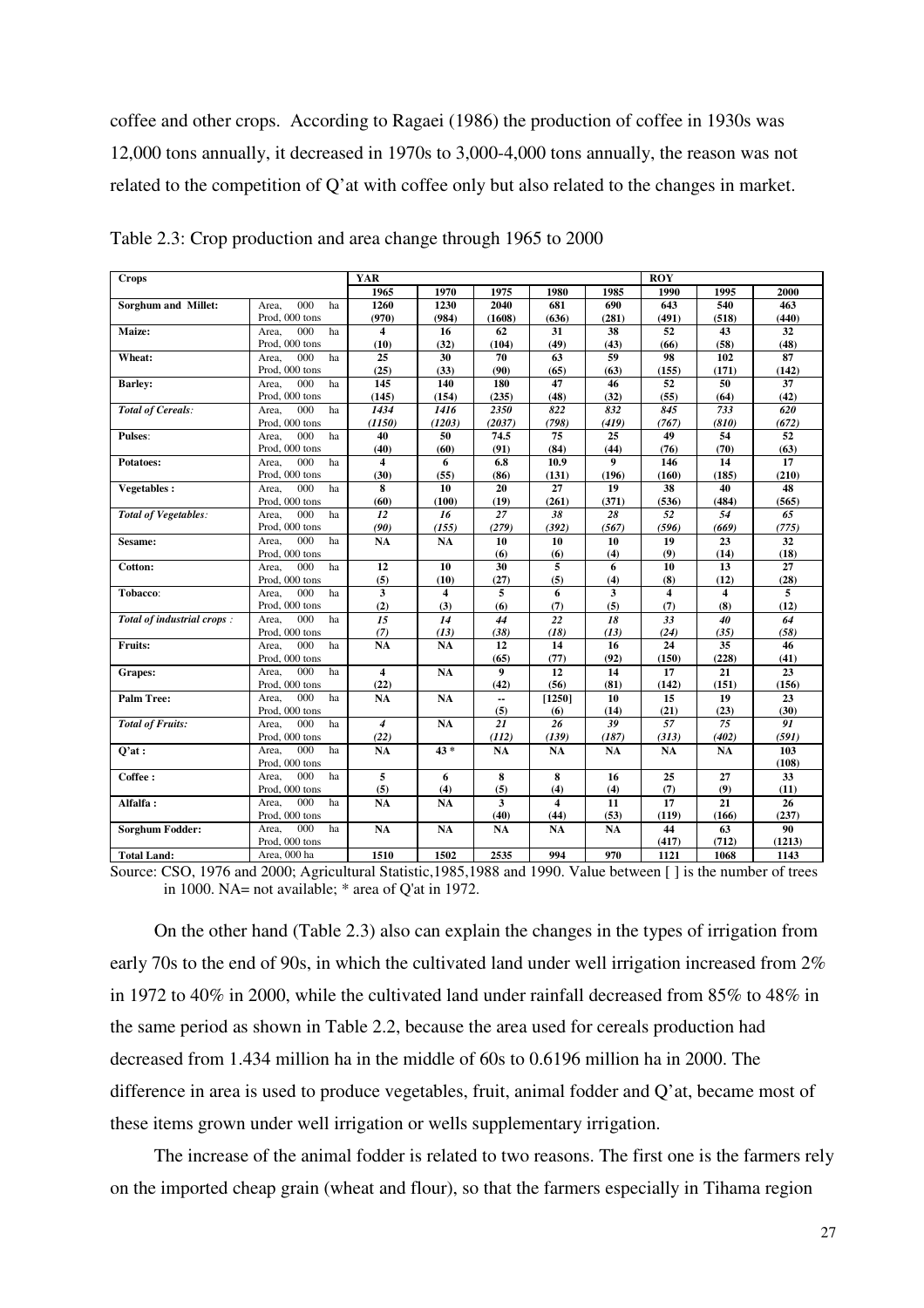harvested the plants of sorghum before complete ripen of the grains and sell it as animal fodder. And the second reason is that the farmers in the mountains area, where the land is used for Q'at production, has high demand for the green animal fodder to cover the shortage of the production of their land, and to cover the need for animal fodder because the farmers in the mountain areas raise the domestic animals for their diet.

The information about Q'at area and production was hardly to find because it was not mentioned in the statistical yearbooks since 1972 where it was 43000 ha (Table 2.3). And then it was re-mentioned again in the statistical yearbook 1997 with an area of 93246 ha, which increased to 102934 ha in 2000 (Table 2.3) with total production of 88772 tons in 1997 and 108,043 tons in 2000; Q'at area increased during the 20 years by 140%. It is possible that the information about Q'at was mentioned indirect in statistic between 1972 and 1997 but under the items of "other" (Al-Makrami, 1987). However, Revri (1983) tabulated Q'at with other crops position in 1979/80 as 83764 ha, with 69% of it under spate irrigation, 7% under groundwater irrigation and 24% under rainfall irrigation. While, Kopp (1985) said that Q'at expanded through 1973 to 1980 by 2% to 7% of the cultivated land. More as, World Bank (1985) estimated that Q'at occupied 90,000 ha in 1985. However Bamatraf et al. (1996) predicted the area of Q'at might have exceeded, 100,000 ha; in the same article it was mentioned also that 300,000 ha of the land used to produce cereal crops is lost, most of which may be used for Q'at production by now. When, I asked Professor Kopp personally, about his estimation of the area of Q'at in Yemen, after he finished his lecture about Yemen in Berlin at February 18, 2000. His answer was the area of Q'at would not exceed 10% of the cultivated land. However, he wisely conclude that "the more the country you know the more difficult to describe". Unpublished data collected in the Yemen highlands region during the growing season 1991-1992 indicate that farmers would only allocated 30% of their land holdings to Q'at cultivation. Thus, it may be estimated that country-wide Q'at area falls within a range of 100-150 thousand ha (Bamatraf 2002, personal communication). However, the information about the production of Q'at is not consequently available in the statistical books as the other crops. So it is in my opinion that the production of Q'at covers the local market by 100% and it is locally consumed and because of the lack of the information about the surplus it is difficult to know if it is exported or not. Meanwhile, during the discussion on Q'at conference, it was mentioned there was little amount which as go daily to the neighboring countries. However, increasing of Q'at cultivation does not effect the export of fruit and vegetables during the period between 1990 and 2000 in which exports of fruit and vegetables were gradually growth (Sherif et al., 2002).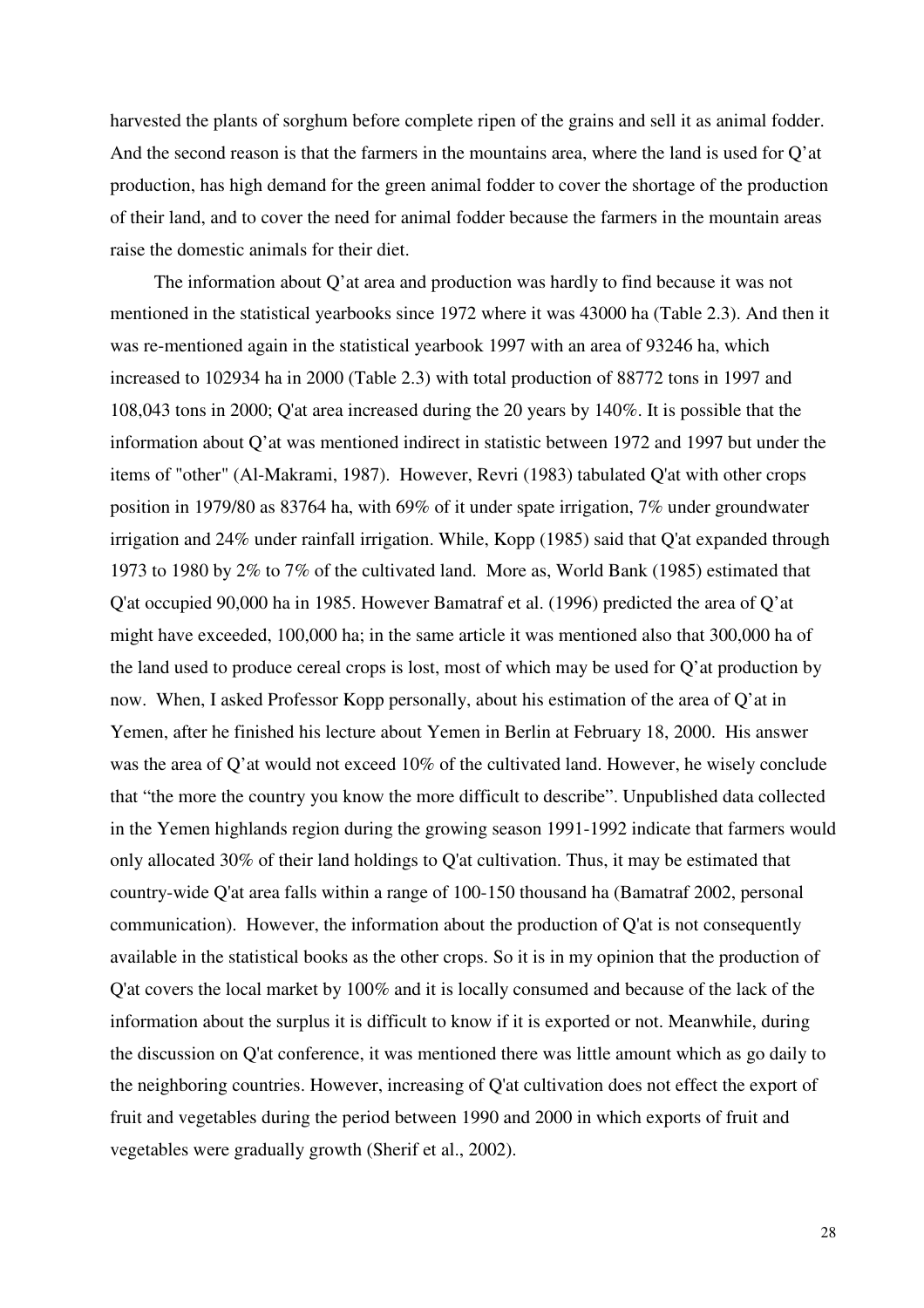#### 2.3.4 Contribution to 'gross domestic product' (GDP)

In 1972 agriculture covers about 70% of the gross national product, in which coffee was the major export product followed by cotton, salt and hides. However, in 1972 the first export product was cotton followed by coffee, hides and salt (statistic yearbook 1974/75). However, agriculture is the main source of economy of the ROY in which 60% of the population is dependent (Hashim, et al., 1991, and Al-Rashahi, 1988).

Agriculture sector including forestry and fishery is one important source of Yemen's economy. It is considered to be the first source of the Gross Domestic Product (GDP) among the other economic sectors. Looking to Fig. 2.2 the agricultural sector share in the GDP was 47% in early 1970s at current prices, and it gradually decreased to a share by 14.2 % in 2000, in addition to providing employment to 52% of the labor force and providing food for more than 75% of the population. So the, agricultural sector is important to reduce the effect of poverty among the rural population. Q'at formed an important part of Yemen's economy in general and of the agricultural economy in particular. Its share was 30% of the agricultural GDP and providing employment for 24% of the labor force (MOP, 2001). FAO estimated 56% of the working power is involving in agriculture, where the principal cash crops are coffee, cotton and fruit and the subsistence crops include sorghum, potatoes, wheat, and barley (FAO, 2000).



Fig. 2.2: % of Agricultural production covered the gross domestic product (GDP) during1971and 2000 Source: Data compiled from statistic year books, 1971 through 2000.

## 2.4 Population Growth and Agriculture Production

#### 2.4.1 Demographical characteristics

In general report of the 1994-Census (CSO, 1996) contains detailed information about the population of Yemen. A brief summary is given in this section to highlight the major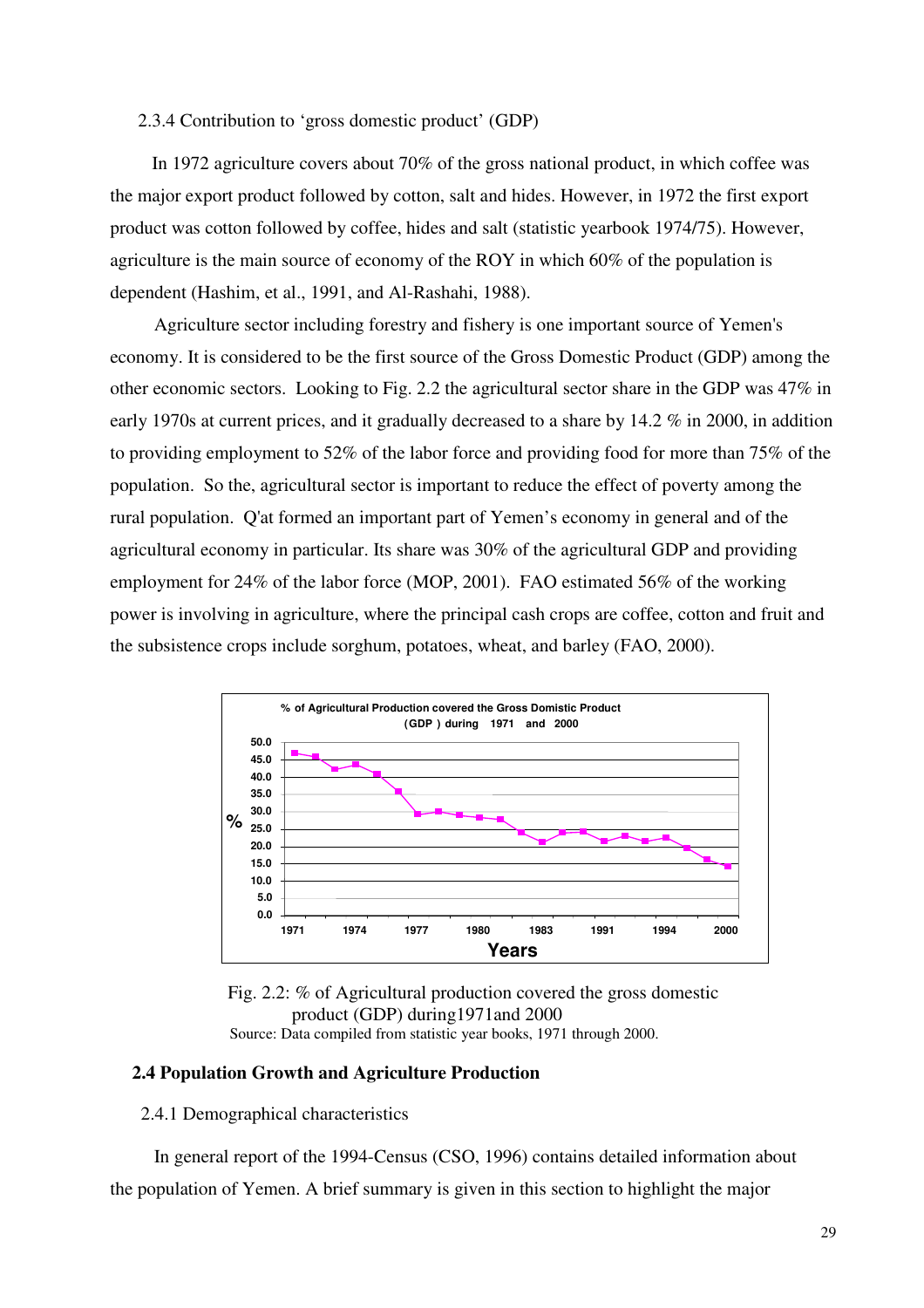demographical characteristics of the country. The total population of the ROY is about 15.8 million (1994 Census) including migrants (0.738 million) with 3.7% average annual growth. Resident population is 14.588 million, 51.2% are males and 48.8% are females, with urban population of 23.5% and rural population at 76.5%. The life expectancy at birth for the population is at an average of 57.5 years, where it is for male and female at 56 years and 59 years, respectively. The average percentages of the divorced and widowed in the population are 1.07% and 4.02% respectively. The average age at the first marriage is 24.8 years and 20.7 years for male and female, respectively (CSO, 1996).

On average, the population's illiteracy is 56 %, while it is 36.7% among male and 76.3% among female. However, illiteracy among female is higher than among male in urban and rural areas; in urban area it is 23% and 48% among male and female, respectively; while in rural area, it is 42% and 85% among male and female, respectively. The average literacy of population over 10 years of age is 44%, in which 26.75% are able to read and write only, 6.3% has primary level of education, 5.9% has preparatory level of education, 0.5% has diploma before secondary level, 3.1% has secondary level of education, 0.4% has diploma after secondary level and finally 1.1% has university level and higher level of education (CSO, 1996).

Referring to the census of 1994, the mean age of the population is about 21 years, while the median age of the population is 14.5 years in which it similar for male and female. Therefore, 50% of the populations are below an age of 15 years. This will affect on the economic resource in the case that the productive population is small and the percentage of dependency (support) per family is high. In other words, the percentage of the economic dependency is 439.3 persons (it means that every 100 economically active support 439.3 persons including themselves). The numbers per family who want sustenance or support are in the average of 4 persons and the supporter will be the household, meanly in this case is the father. The total of population 10 years old and higher involved in economic activity are 3,311,989 inhabitants from this number 22.7% unpaid family worker, 0.1% unpaid worker, 1.5% employer, 35.8% self-employee and finally 40% are employee. In average, 49.66% of population's labor force from age of 10 years and higher involve in agriculture and fishery sector, 40.71% of male and 84.24% of female (CSO, 1996).

The population in 2000 is 18.261 million in which 50.07% are male and 49.93% female 73.7% of them are living in rural and 26.3% are living in urban areas the average household size is 7.4 persons and the average yearly growth is 3.5% (CSO, 2000).

Population data during the last half of the  $20<sup>th</sup>$  century are given Table 2.4 and depicted in Figure 2.3. A striking picture can easily be caught from this information. While, the world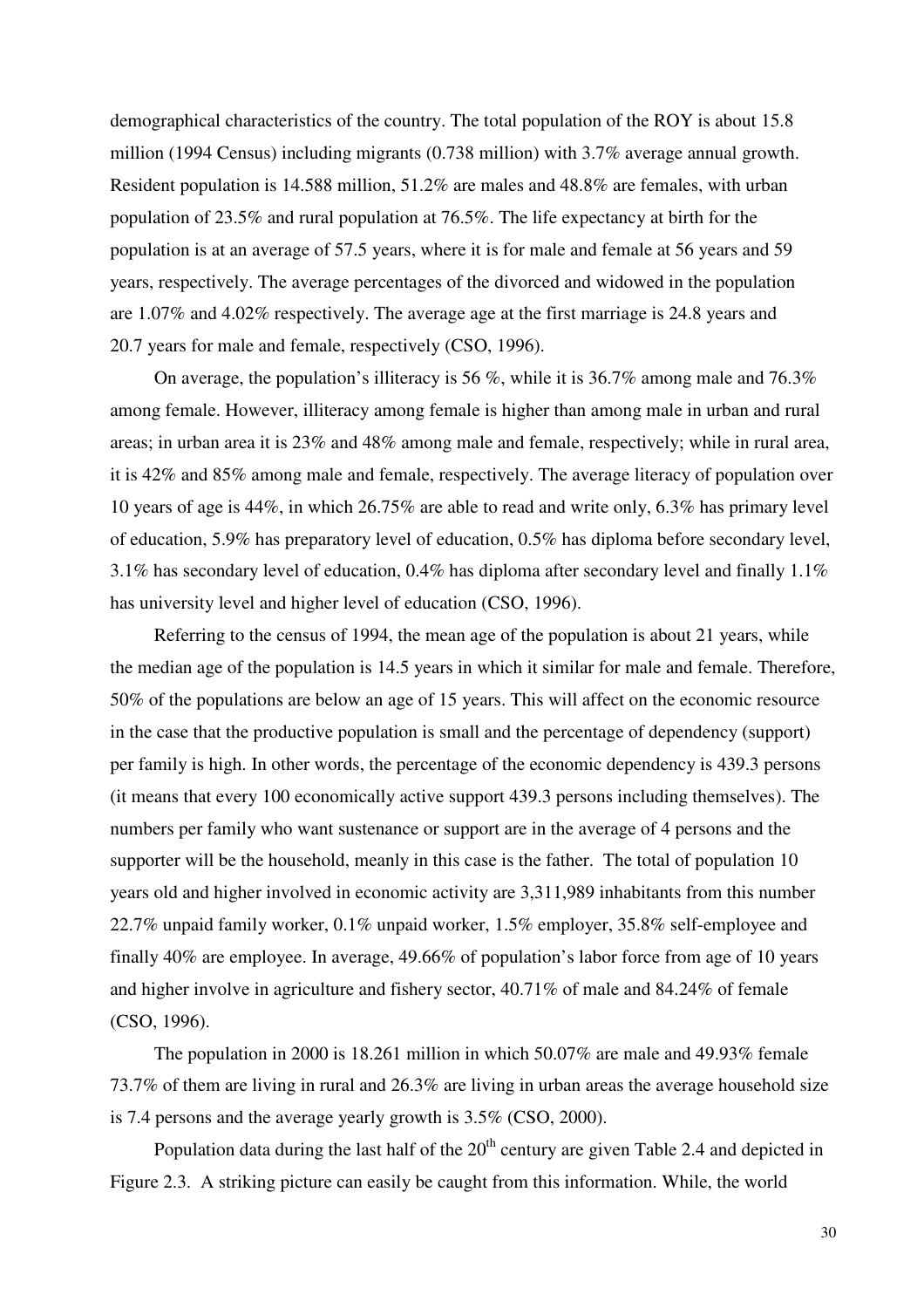population has merely doubled during the last century (UNFPA, 2000) the population of Yemen has increased four-fold during half a century. Such a population increase in a resource-poor country introduces a real challenge to economical and social development. The estimated average population growth rate of 3.7% is one of the highest in the world and an indicative of uncontrollable population growth. It is anticipated that the population will double in less than two decades (before year 2020). The consequences of such uncontrollably increasing population are obvious. Yemen is ranking very low in terms of human resource development indicators. It is one of the least developed countries in the world, and comes last in the list of the Arab League's State, not counting the war-torn Somalia!!

Table 2.4: Increase of the population during the time of 1950 to 1997

| Items                    | 1950 | 975 | 1980 | 1986 | 1990 |       | 1994 |     | 1997 |               | 2000 |
|--------------------------|------|-----|------|------|------|-------|------|-----|------|---------------|------|
| Population (million)     | 4.3  | 6.9 | 8.1  | 9.8  | 12.2 |       | 15.8 |     | 16.5 |               | 18.3 |
| % population Growth Rate | 1.9  | 3.3 |      | 4.1  |      | ر . د |      | J.J |      | $\sim$<br>ن ر |      |





Fig. 2.3: Population and population growth in Yemen between 1950 and 2000

# 2.4.2 Demand on food

Yemen from the middle of 70s of the  $20<sup>th</sup>$  century became under stress of shortage of food production, because of the low crop production and the increase of the population together with the migration of the male from the countryside (the villages where the agriculture land used to produce the food) to the cities and to the neighboring oil countries in Gulf State and Saudi Arabia. This incident pushed the country to increase the imported foodstuff and other requirements.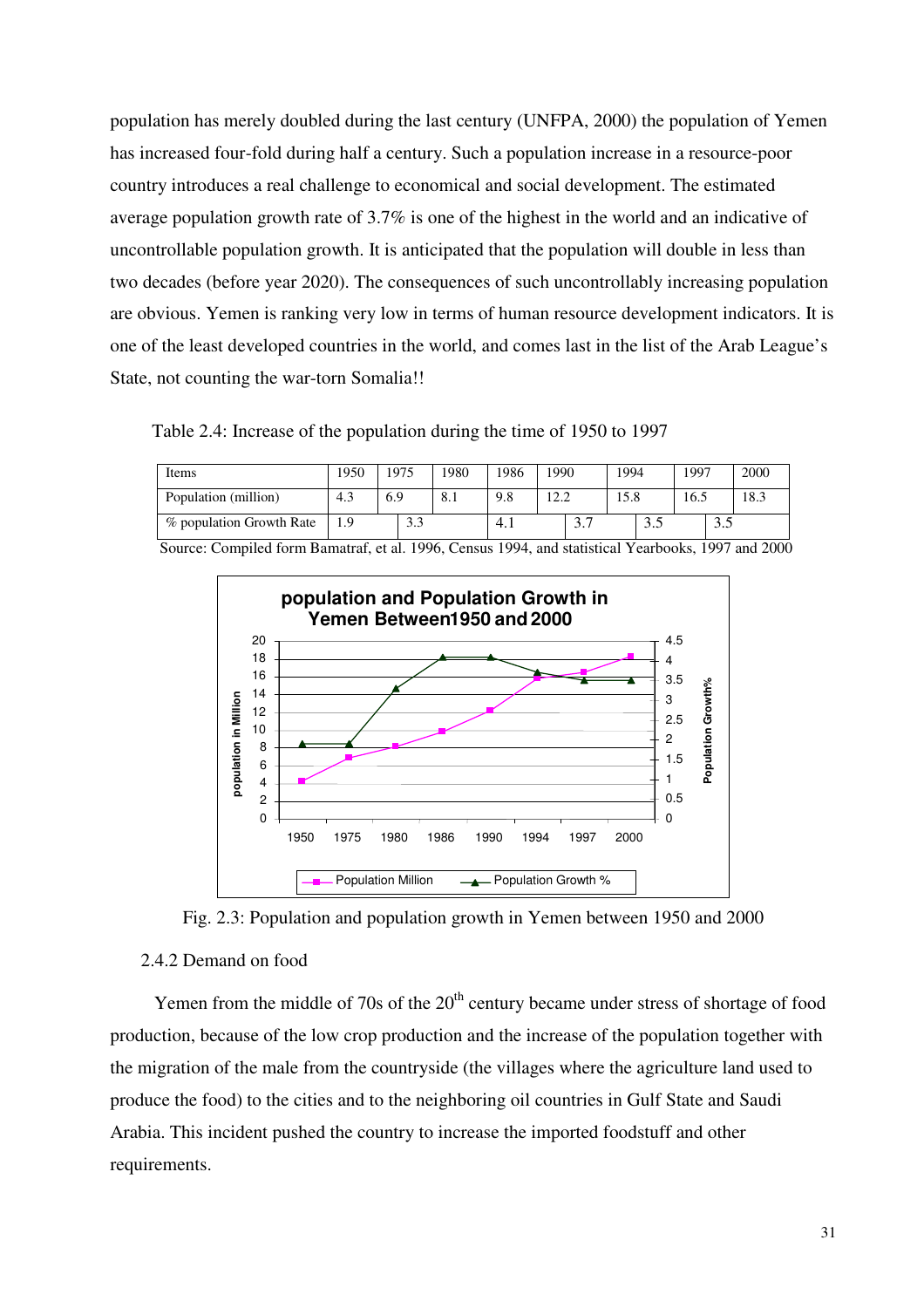Food crop production is affected by water as a limiting factor, in countries like Yemen which is mostly dependent on rain to grow food crops to cover the demand on food. And with population growth, demand on food increased accordingly. It is the challenge to people in Yemen to eat from local production or not. Looking to Table 2.5, the planted area of food crop has decreased by 46% in the period between 1970 and 2000 while production increased 48% in the same period due mainly to introduce new technology to improve vertical production especially for vegetable and fruit production per unit area. However, population increased in the same period by 266%. Sequences challenges of population growth is the food security, in which, government must provide it for all people either from local production and/or from import.

Table 2.5: Food crop area, production, population, agricultural production/capita and change % (per capita, production and population) during the last 30 years

| Year | <b>Planted</b>  | <b>Total</b><br>production | <b>Total</b><br><b>Population</b> | Yield | Agriculture<br><b>Production</b> | Change $%$    |            |                   |  |  |
|------|-----------------|----------------------------|-----------------------------------|-------|----------------------------------|---------------|------------|-------------------|--|--|
|      | Area<br>1000 ha | <b>1000 Tons</b>           | 1000                              | t/ha  | Kg/Capita                        | Per<br>Capita | Production | <b>Population</b> |  |  |
| 1970 | 1492            | 1418                       | 5,000                             | 0.95  | 284                              | $- -$         | $- -$      | --                |  |  |
| 1980 | 961             | 1413                       | 8,100                             | 1.5   | 174                              | $-39$         | $-1$       | $+62$             |  |  |
| 1990 | 1003            | 1752                       | 12,200                            | 1.8   | 144                              | $-17$         | $+24$      | $+51$             |  |  |
| 2000 | 828             | 2101                       | 18,300                            | 2.5   | 115                              | $-20$         | $-20$      | $+50$             |  |  |

Source: Compiled from Table 2.3

Because of the flow of remittance from migrants to the country, government had subsidized imported food commodities such as wheat, flour, rice, sugar and so on. The subsidy on the imported foodstuff has advantages (in short run) and disadvantages in long run on economy of the country.

The advantages of subsidy are, the commodities were available in the market. So families can get it any time especially for these who moved from villages to the cities seeking for better life far from rural life with working in agriculture land. The other advantage is that it covers the increase of the demand, which coincide with increase of the population. While the disadvantages are, people get it easy to buy imported food and they become dependent on it, as it is cheaper and available in the market. Even the families who used to produce their own food stuff from their land become dependent on the imported food as it is cheaper than that they produce with effort, so the production of the land decreased because the effort that applied to the land become less. The other disadvantage of the subsidy is that it helped to expand of Q'at on food crop land. The farmers change their attitude from production of food crop to production a stimulant plant (Q'at). It becomes the most important cash crop selling in the market and provides cash for farmers to buy their food and other needs from imported commodities in the market. The other disadvantages are, attrition of country budget, subsidy did not reach the poor people,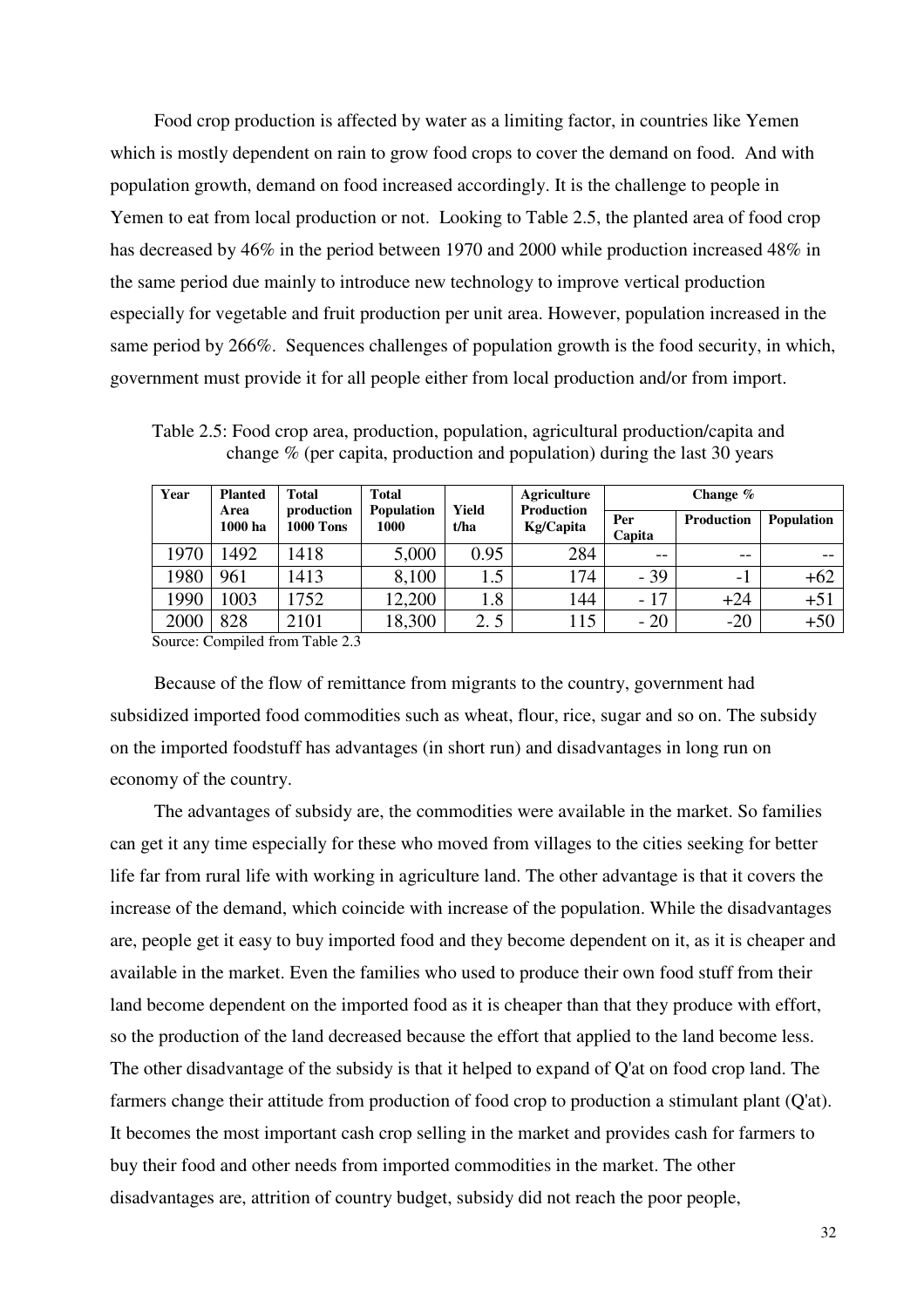concrescence the corruption due to resell subsidy food in black market and re-export it to neighboring countries, support the exporter rather than local farmers and deterioration of local food production, in turn, it caused migration of people from agriculture area to cities, deteriorating of resources (land, water) and increased poverty. According to Hashim, 1999, Yemeni consumption changed partly due to the incorporation of Yemen in the world market and the introduction to a cash economy, in which imported food comprised the major portion of Yemeni food; even though bread made from maize or other crops, especially in cities has disappeared. Also I observed in the Q'at area, imported wheat became the main source of daily diet. Wheat imported increased rapidly from 296,000 tons in 1980 to 1.2 million tons in 1995 due to high rate of population growth and return of 800,000 immigrants from the Gulf State after the second Gulf war (Hashim, 1999). He added that the wheat production dropped to lowest levels, 363, 373 and 418 thousands tons in 1983, 1984 and 1985, respectively, where the median production of wheat was 932 and 644 thousands ton in the 1970s and 1980s respectively. However, the wheat production did not and will not reach to that values, because the production in 2000 valued 142 thousands tons with the highest yield (1.6 t/ha) Table 2.3.

The problem of subsidy will continue in Yemen economy until wise policy take place to reform local food production. Table 2.6 and Fig. 2.4 show examples of impact of imported subsidized food during 1990 to 2000 in which cereal's local production covered 40% of consumption in 1990, decreased to 27% in 2000, due mainly to increase of population and return of immigrants after the second Gulf war, low investment in food crop production and increasing investment in cash crops such as fruits, vegetables and Q'at. In which, Yemen reach selfsufficiency on vegetables and fruits, and then exported the surplus. However, vegetables and fruits cultivated under well irrigation or with supplementary from well irrigation, which increased stress on natural resources. Local production of wheat is not enough to cover increasing demand because it becomes the main source of the bread. It is covering approximately 1% of consumption. In which, imported wheat including flour fluctuated between 1990 with 1.03 million tons, increased gradually to 2.1 million tons in 1998 and decreased to 1.5 million tons in 2000 (MAI, 1992, 1995 and 2001).